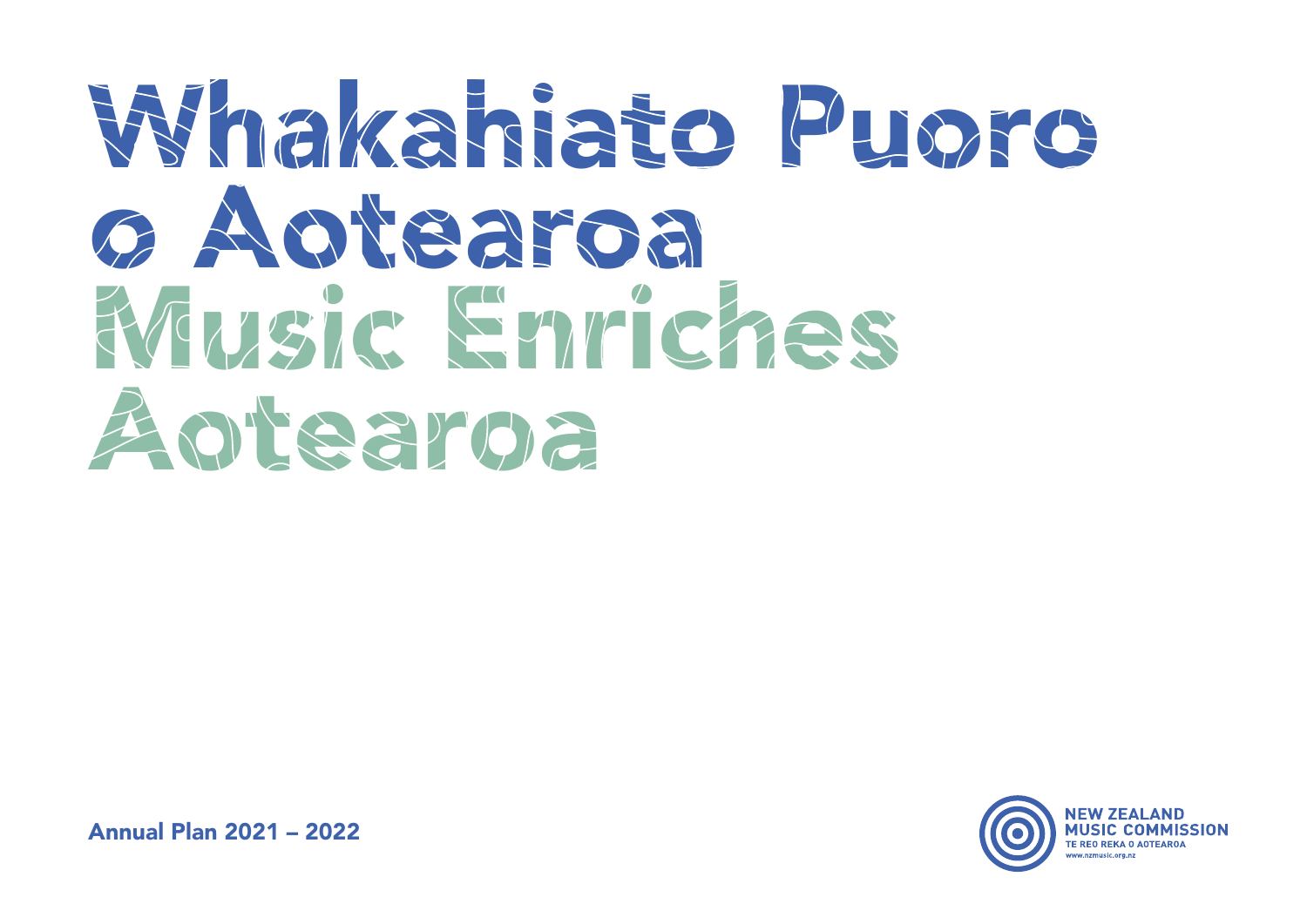# Rārangi Take Contents

- Our Environment Tō Mātou Waahi Mahi 3
- Our Purpose Tō Mātou Koronga 5
- Our Strategic Focus Tō Mātou Rautaki Whakaarotau 7
- **Our Goals** O Mātou Whainga 8
- Our Partners O Mātou Hoa Pakihi 10
- **Our Projects O Mātou Kaupapa Matua** 11
- Our Initiatives Ko Tauākī o te Mahinga Mahi  $15<sup>1</sup>$
- 25 | Our Organisation Tō Mātou Pakihi
- Our Forecast Te Tahua Pūtea ki Tua 28
- **Our People O Matou Tangata** 32

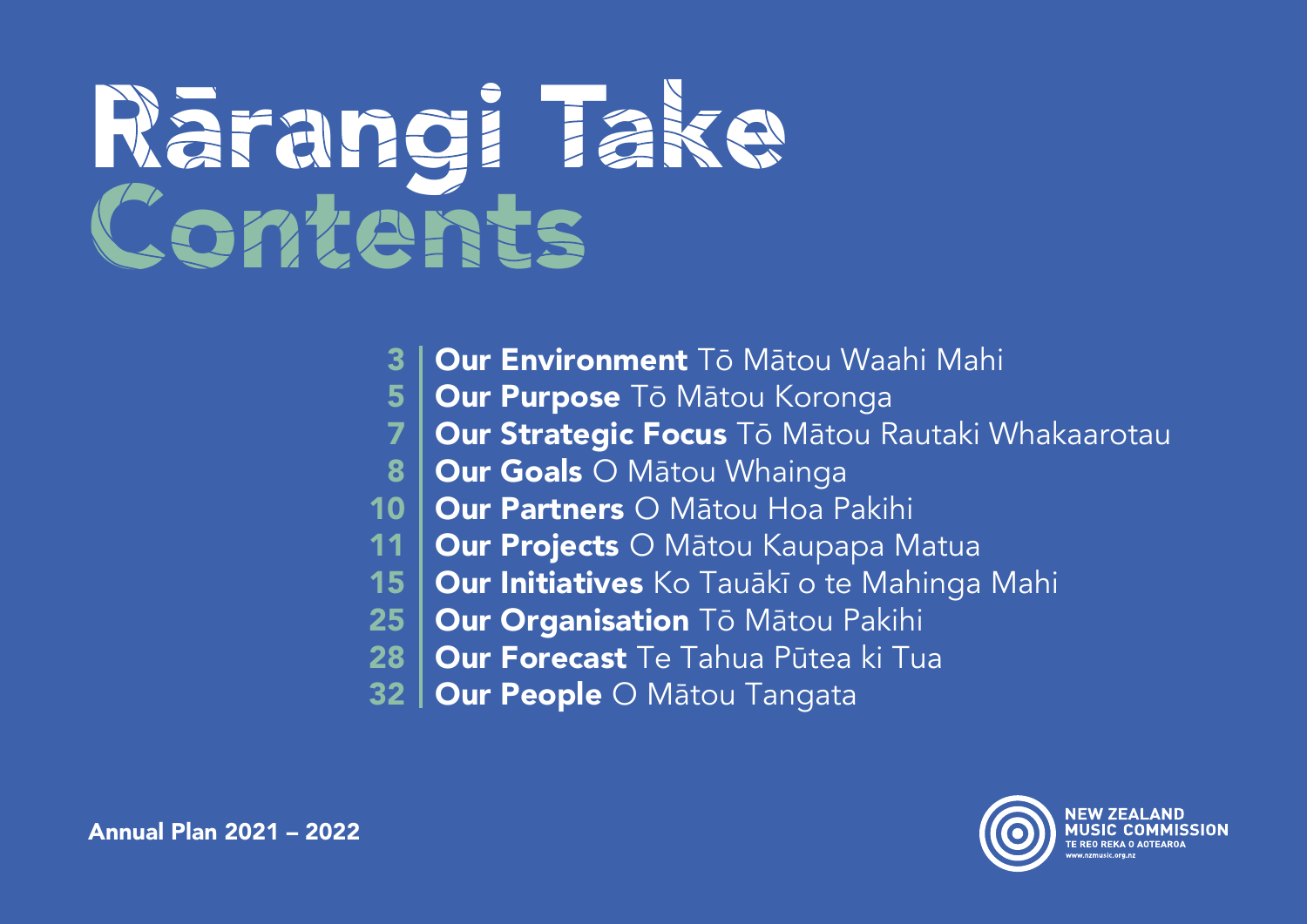### Tō Mātou Waahi Mahi Our Environment

#### Introduction from the Chair

Tēnā koe,

'Music enriches Aotearoa' is the vision of the Music Commission's strategy for the next four years, and underpins our mission to support a thriving New Zealand music sector – culturally, economically and globally.

Music weaves its way through not only our creative and cultural sector, but it is also integral to the overall wellbeing of Aotearoa. Among its many benefits, music reflects our identities, improves our mental health, brings communities together, and is a valuable contributor to our economy – all good things in tough times such as those we are all experiencing during the COVID-19 pandemic.

This plan for 2021-2022, the first year of the Music Commission's new strategy, aims to:

- Continue to support the recovery of our sector from COVID-19 and to grow the sector's resilience for the future
- Broaden access to, and participation in, New Zealand music for all
- Support a safer, more inclusive, and bi-cultural industry
- Expand the Music Commission's music education initiatives to develop artists and audiences
- Build flexible and adaptable infrastructure and capability to support sustainable music careers and businesses
- Focus on live music as the cornerstone of career success and audience development – providing opportunities for more NZ artists and music businesses to enhance their skills and grow their revenue streams and for more New Zealanders to access great local music

• Sustain our backing for music exports - whilst physical travel continues to be limited in the short-term, our internationally-focussed artists need continuing support to ensure adequate earnings and to be able to nurture their established and developing fan-bases.

As a highly digital industry already, recorded music was ahead of the game in many respects, and in 2020 NZ revenues grew slightly to \$139.6million. The live performance sector however ground to a halt for long periods, and internationally live music and touring is largely yet to resume. This continuing live music hiatus is expected to have negative impacts on income for several years.

The pandemic has brought the sector closer together however, and the Music Commission has taken a leadership role in seeking sector-wide insights on what is needed for both the recovery from COVID-19 and the future demands of our fast-evolving industry. In the coming year we aim to further develop this role to ensure that programmes and initiatives across our music organisations have the greatest collective impact.

Our pan-industry consultation and ongoing conversations have impelled action to address the underlying needs for safer workplaces (particularly in live music) and overcoming systemic inequities. The Music Commission is partnering with other key industry organisations and investing in SoundCheck Aotearoa – the new action group with the aim of developing and growing our industry through a safe and inclusive culture in the music community. It will be an expectation of all Music Commission investment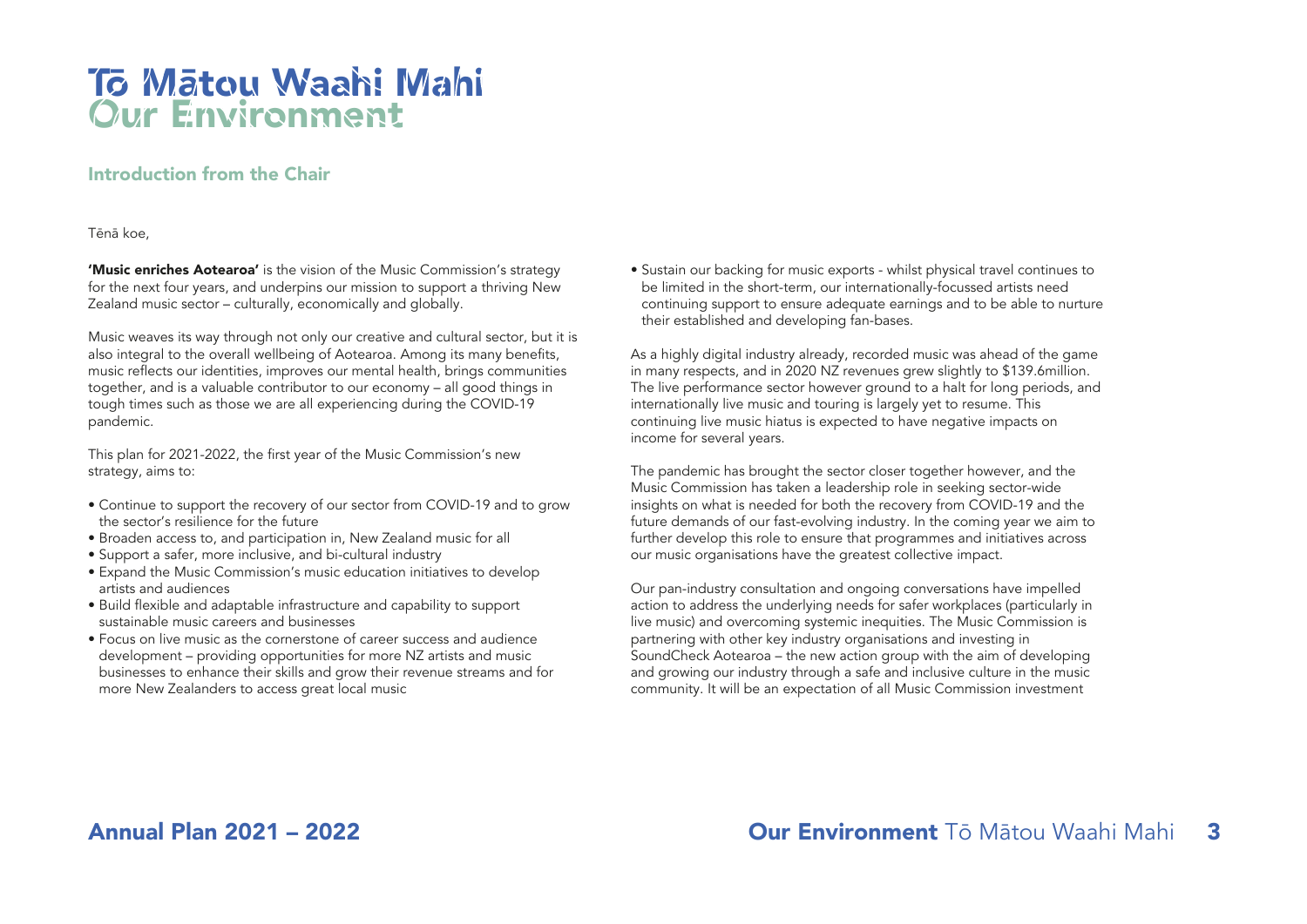recipients from hereon that they have harm prevention or 'safe space' policies in place.

We are also supporting and investing in Oro, the bi-lingual music industry initiative including the Waiata Anthems Week project; and the Māori Music Industry Coalition - to progress meaningful Māori-led initiatives that facilitate and boost Māori music interests and aspirations.

We intend to engage with UNESCO Auckland City of Music and other city or region-specific programmes to maintain and grow the reach of initiatives we have achieved in the past year. The Aotearoa Touring Programme has helped Kiwi artists perform 1085 shows across 91 different towns and cities since November 2020 through the 145 grants confirmed to date.

The support that the Music Commission has been able to provide through its deployment of the government's NZ Music Recovery Package has been vital to the survival of many parts of the sector. It has also enabled, encouraged, and empowered a broader catchment of artists which we expect will result in a deeper pool of export-ready talent. This is reflected in our three focus areas of Development, Performance and Export. During the year the Music Commission will review and explore the options for sustaining investment in this larger group of stakeholders and their potential both locally and internationally.

Business continuity planning and the ability of the organisation to shift and adapt according to rapidly-changing circumstances has played a fundamental role in the Music Commission's ability to deliver on its aims during the pandemic, and other unforeseen emergencies, and it will remain both a strategic and operational focus going forward. We expect on-going impacts especially regarding international travel and from what seem to be increasingly volatile weather events.

2020 saw the NZ music industry persevere, with much-appreciated government support, through experiences we would never have imagined, but it also brought us the deeper insights and closer relationships needed to forge a more sustainable, resilient and inclusive future. There will be new challenges ahead, but the Music Commission is enthusiastic about - and well-prepared for - meeting those challenges and seizing new opportunities in its role of supporting a thriving NZ music industry.

VICTORIA BLOOD **CHAIR**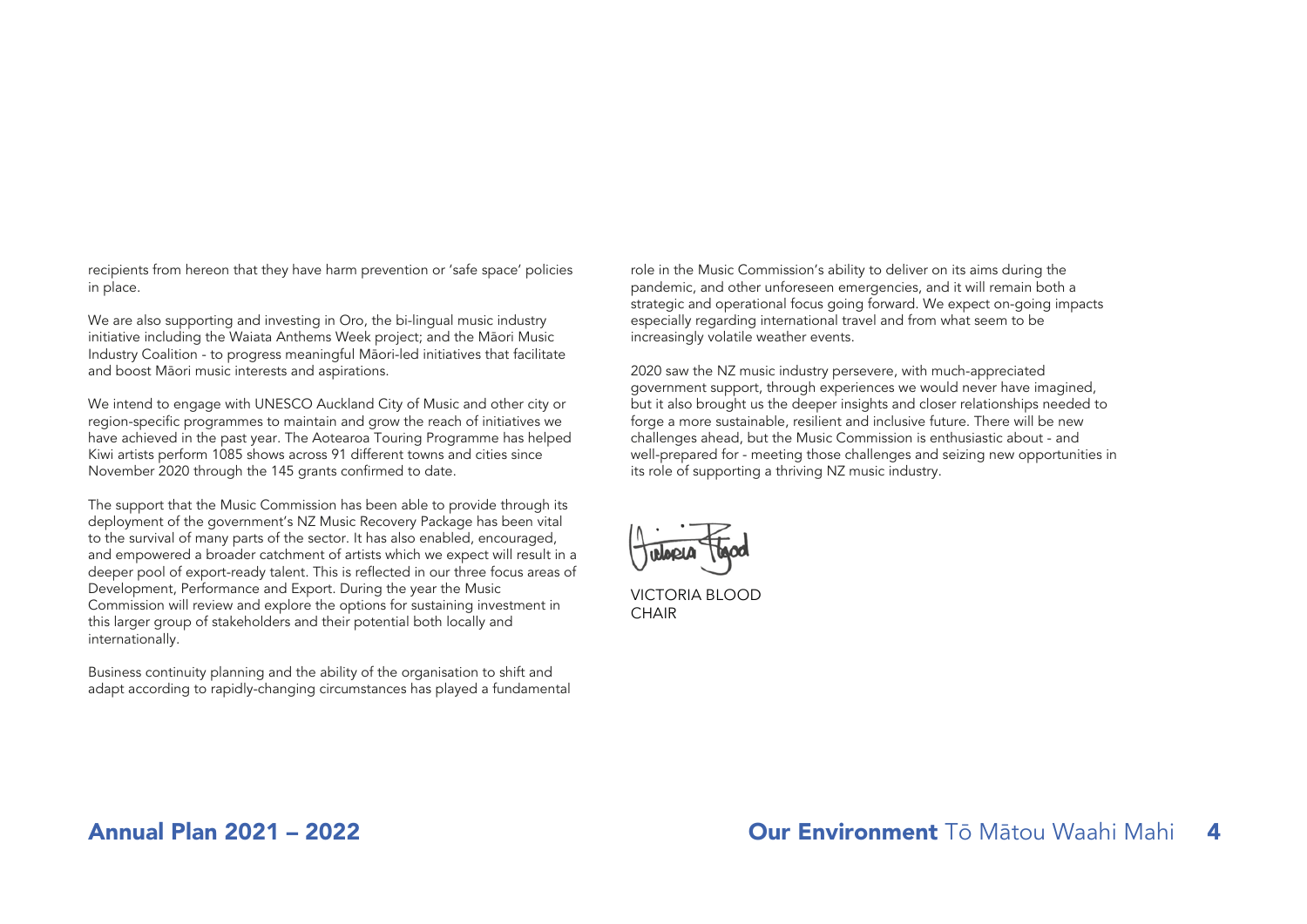# Tō Mātou Koronga Our Purpose

### Vision

Whakahiato Puoro o Aotearoa – Music enriches Aotearoa

### Mission

Supporting a thriving New Zealand music sector – culturally, economically and globally

### Our Aims

- Sustainable careers & music businesses
- Inclusivity, wellbeing, access & participation
- Internationalisation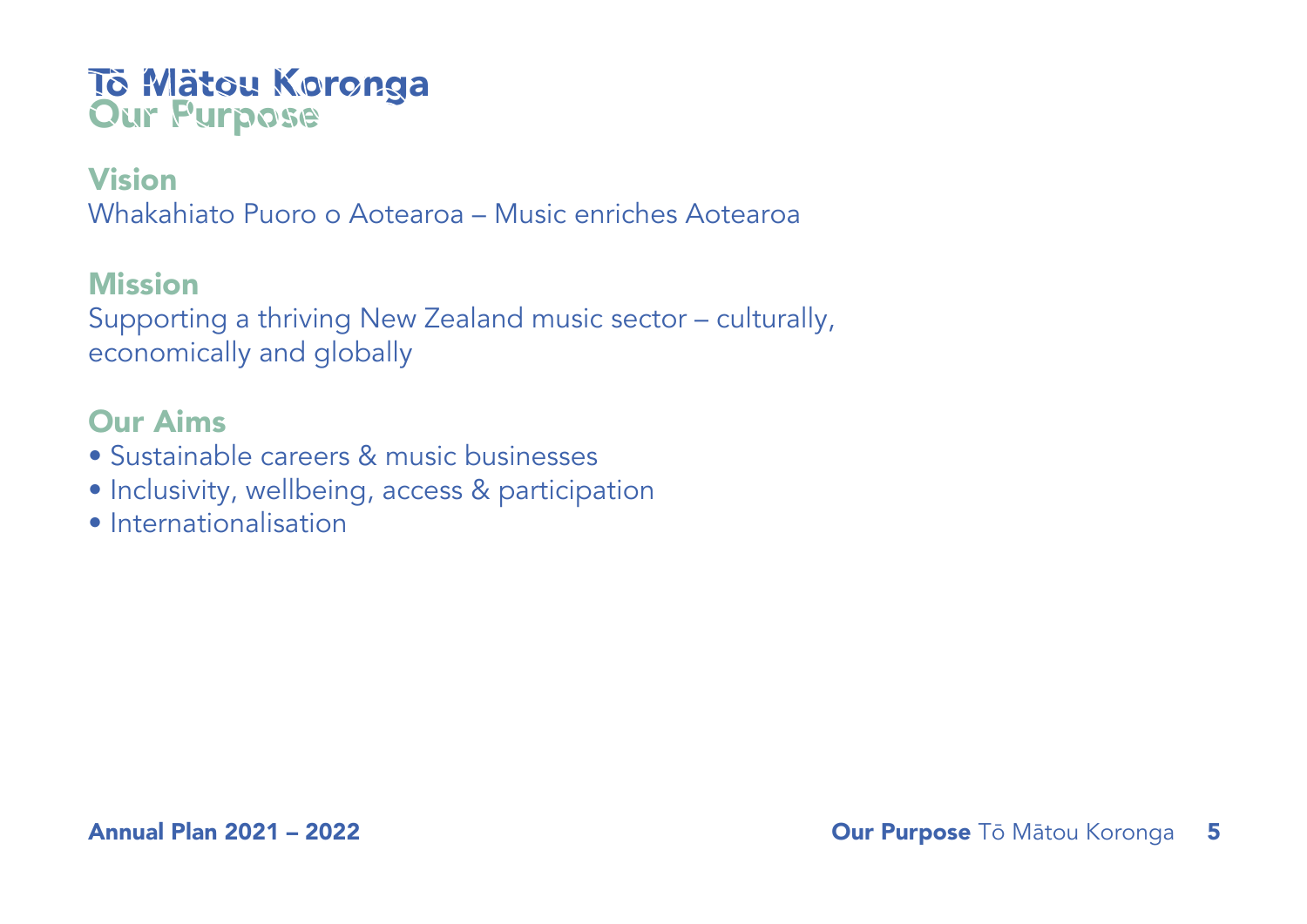#### Nature & Scope of Functions and Reporting Framework

The NZ Music Commission Te Reo Reka o Aotearoa is an organisation with a national reach that is funded primarily by Government through Vote: Arts, Culture and Heritage. Its purpose is to provide services and support to grow New Zealand music businesses.

The Music Commission's services are not provided by other government agencies. The Music Commission is in a unique position to take a long-term developmental approach for the contemporary popular music sector as a whole.

Additionally, the Music Commission undertakes two contracts for the Ministry of Education, to provide music mentoring services and support for students and in schools. This contract has a separate reporting process twice annually.

The Music Commission reports to the Ministers for Arts, Culture and Heritage via the Ministry for Culture and Heritage.

The terms of the funding relationship are set out in a Funding Agreement between the Music Commission and the Ministry.

Further expectations of the Minister are communicated to the Music Commission in an annual Letter of Expectations.

#### Contribution to Manatū Taonga Ministry for Culture & Heritage Strategy

The Music Commission's initiatives and projects make a direct positive contribution towards the Ministry for Culture and Heritage priorities for arts and culture in Aoteroa.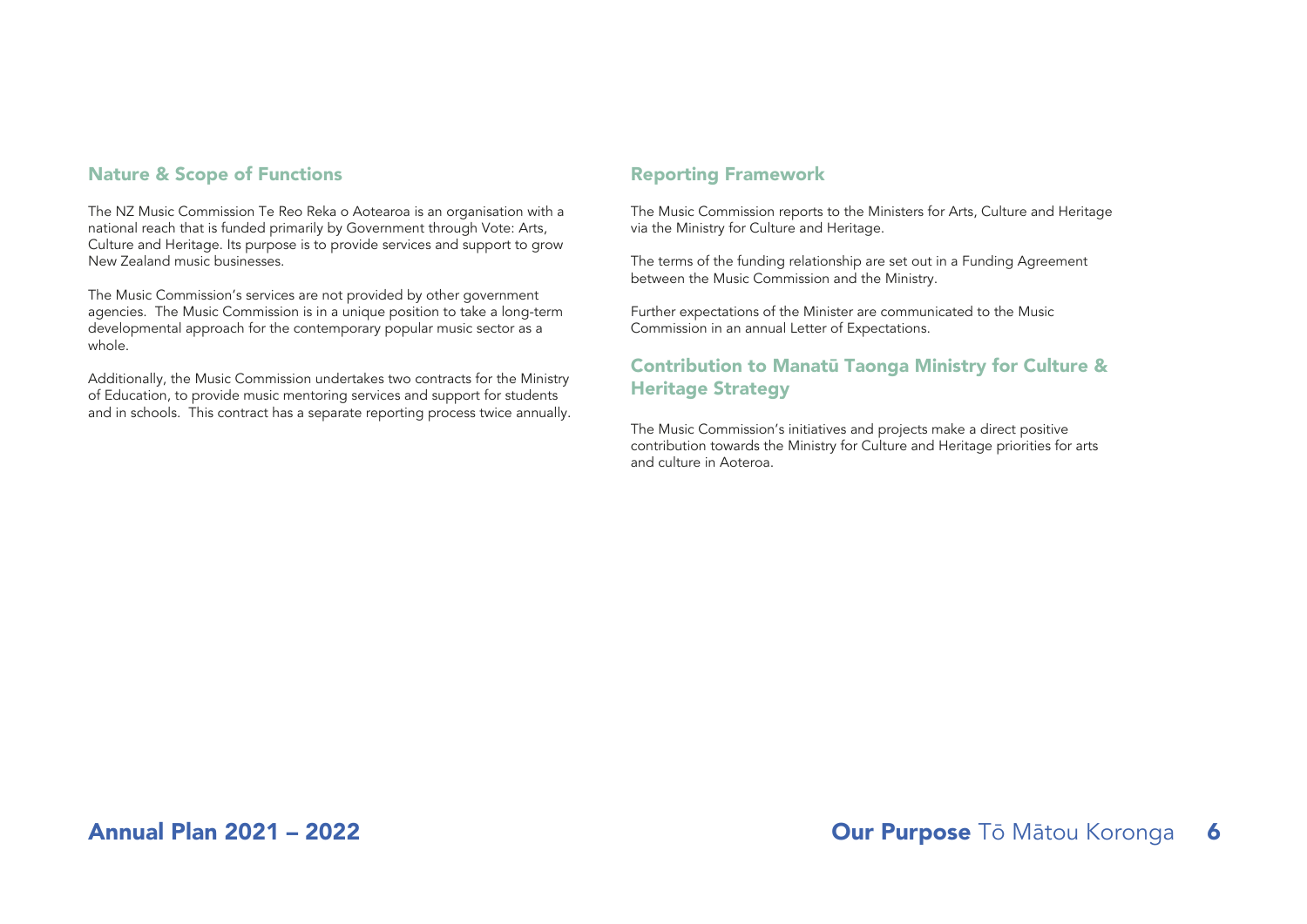### Tō Mātou Rautaki Whakaarotau Our Strategic Focus

### The Development, Performance & Export of Music from Aotearoa

#### Development

We will invest, and partner with others, to give NZ artists and music businesses the best opportunities for sustainable careers across the music sector in Aotearoa.

#### **Performance**

We will invest in skills and opportunities for NZ artists to perform on stages and platforms to grow access and audiences for original music from Aotearoa.

#### Export

We will invest in the international careers of NZ artists, and support NZ music businesses to take music from Aotearoa to the world.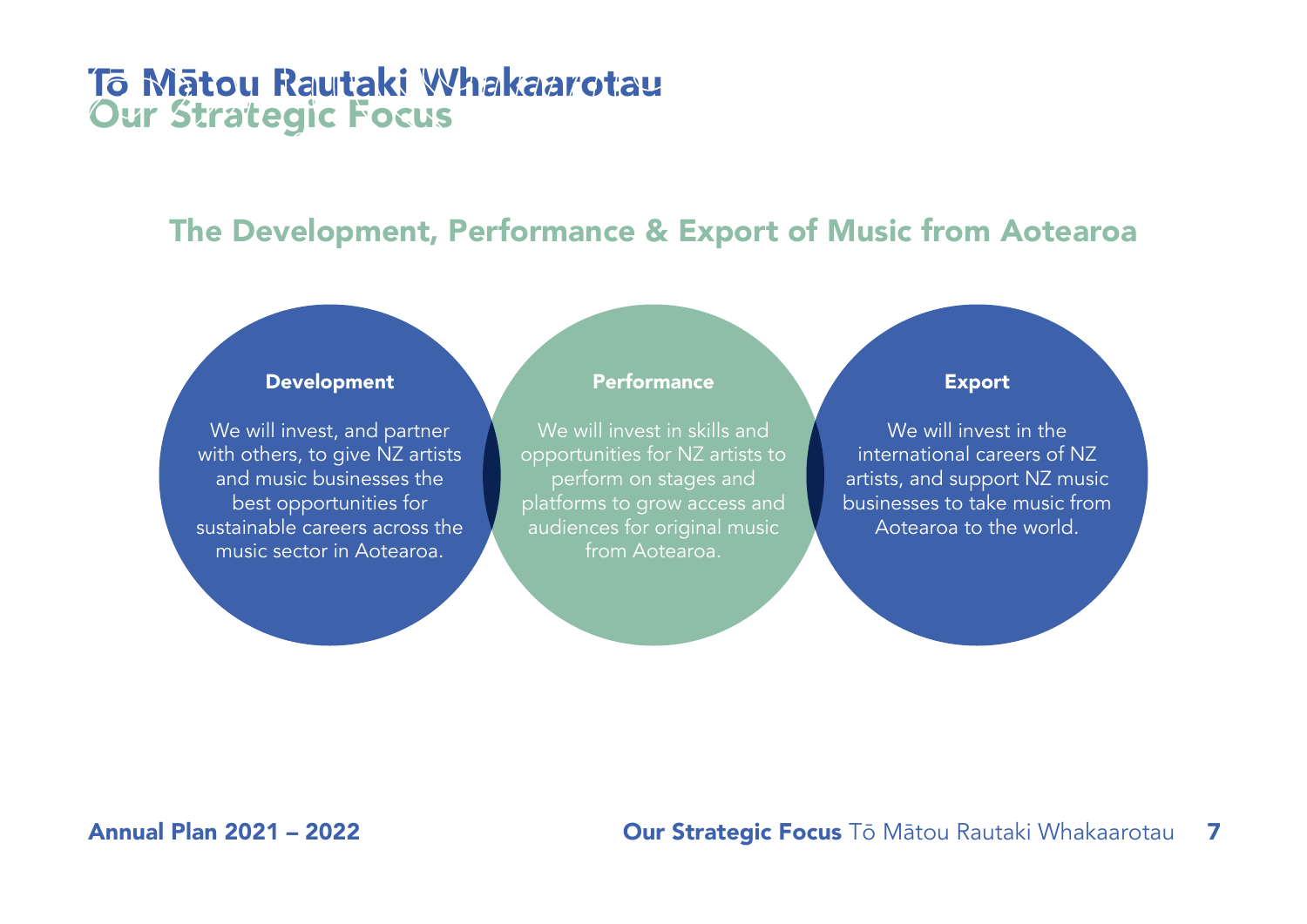

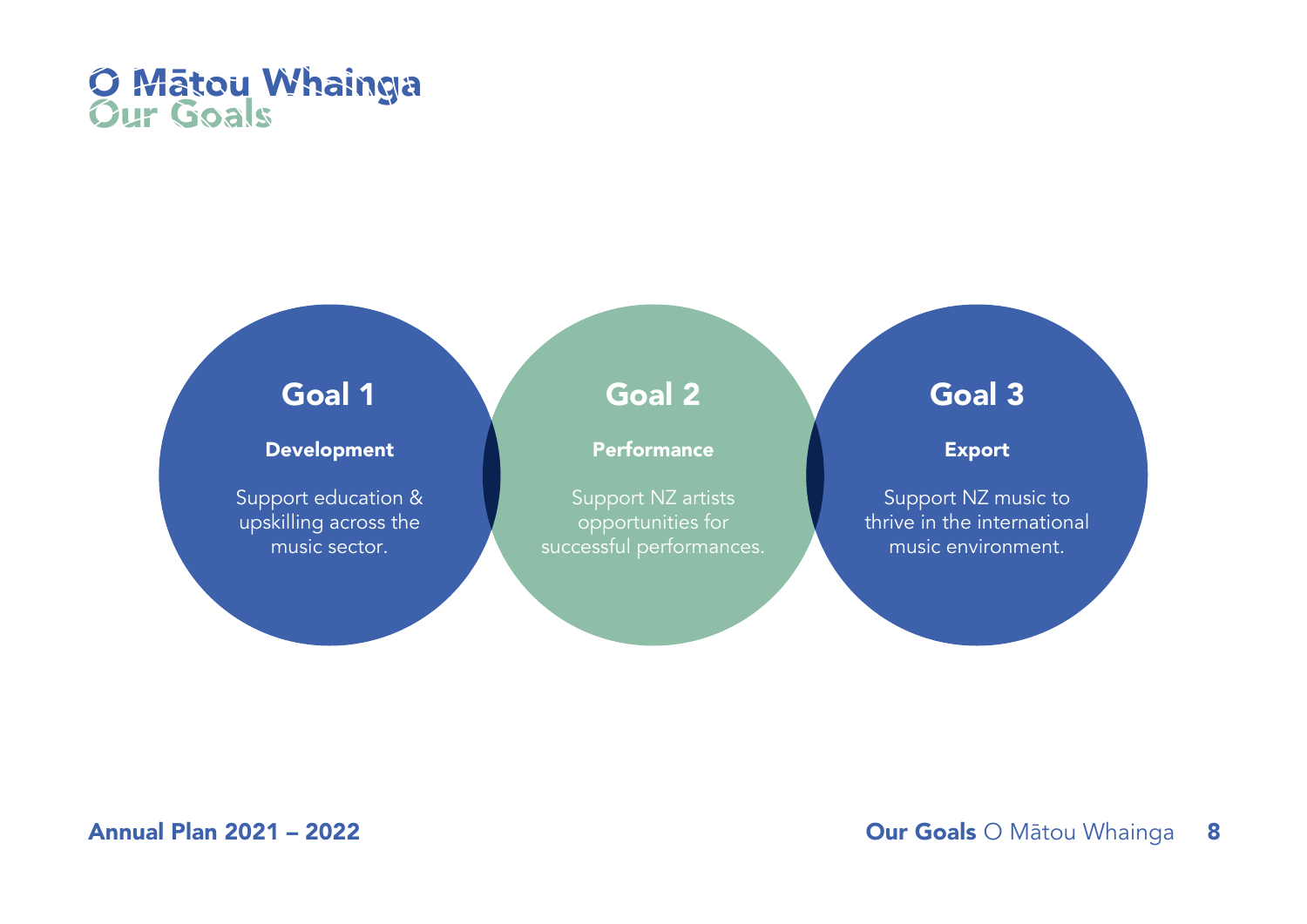Support education & upskilling across the music sector

#### **STRATEGY**

Implement & collaborate with partners for capability initiatives to grow the skill base and sustainability of the music sector across Aotearoa.

#### **OUTCOMES**

More opportunities are provided for developing music skills in Aotearoa, from classrooms to high-level professional development.

A wide range of training opportunities are available across the NZ music sector.

Resources are provided to support artists, music businesses, and music career development.

#### Goal 2 - Performance

Support NZ artist opportunities for successful performances

#### **STRATEGY**

Support artists & practitioners to upskill, execute and promote original New Zealand music across stages and platforms.

#### **OUTCOMES**

A thriving live music sector for artists and audiences in New Zealand.

Skilled, supported and resourced music practitioners who are agile in a post-COVID environment.

Increasing the a pool of export-ready artists in Aotearoa.

#### Goal 3 - Export

#### Support NZ music to thrive globally

#### **STRATEGY**

Invest in NZ artists, upskilling opportunities and collaborations to take NZ music to the world.

#### **OUTCOMES**

More music from Aotearoa is seen and heard on the world stage.

NZ artists and music businesses grow their international opportunities and successes.

NZ artists and music businesses have the skills, networks and knowledge to excel in global markets.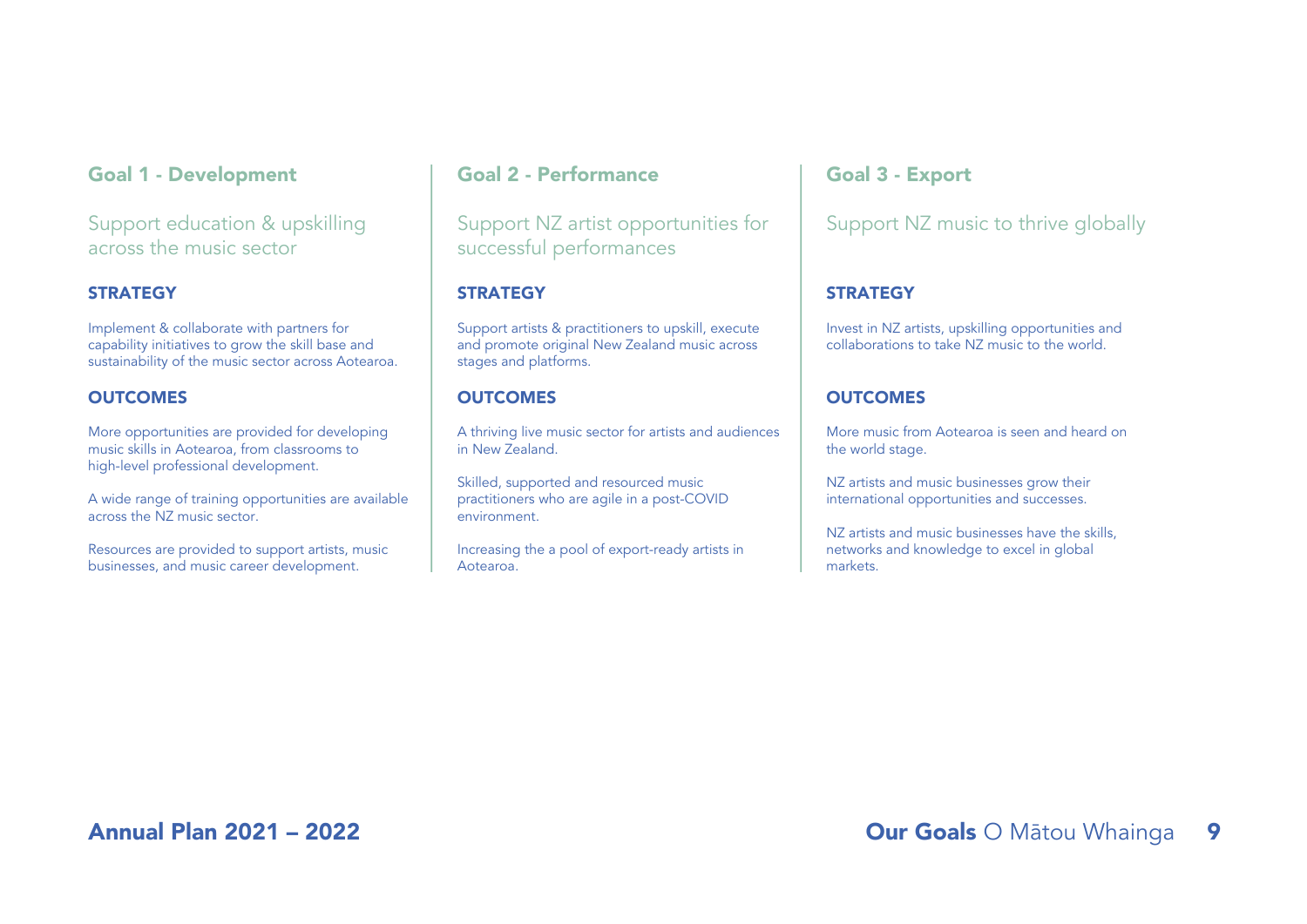

### Inter-Agency & Organisation Collaboration

The Music Commission works with a range of other organisations to help us achieve the best value and reach for our services.

| Manatū Taonga  <br><b>Ministry for Culture</b> | <b>MENZA</b>                         | <b>Recorded Music NZ</b>   |
|------------------------------------------------|--------------------------------------|----------------------------|
| & Heritage                                     | <b>Ministry of Education</b>         | <b>Smokefree Rockquest</b> |
| <b>APRA AMCOS</b>                              | <b>Music Managers Forum Aotearoa</b> | <b>SoundCheck Aotearoa</b> |
| <b>Creative New Zealand</b>                    | <b>MusicHelps</b>                    | <b>SOUNZ</b>               |
| <b>Independent Music NZ</b>                    | NZ On Air                            | <b>Tangata Beats</b>       |
| <b>Māori Music Industry Coalition</b>          | <b>Our Venues Aotearoa</b>           | Te Māngai Pāho             |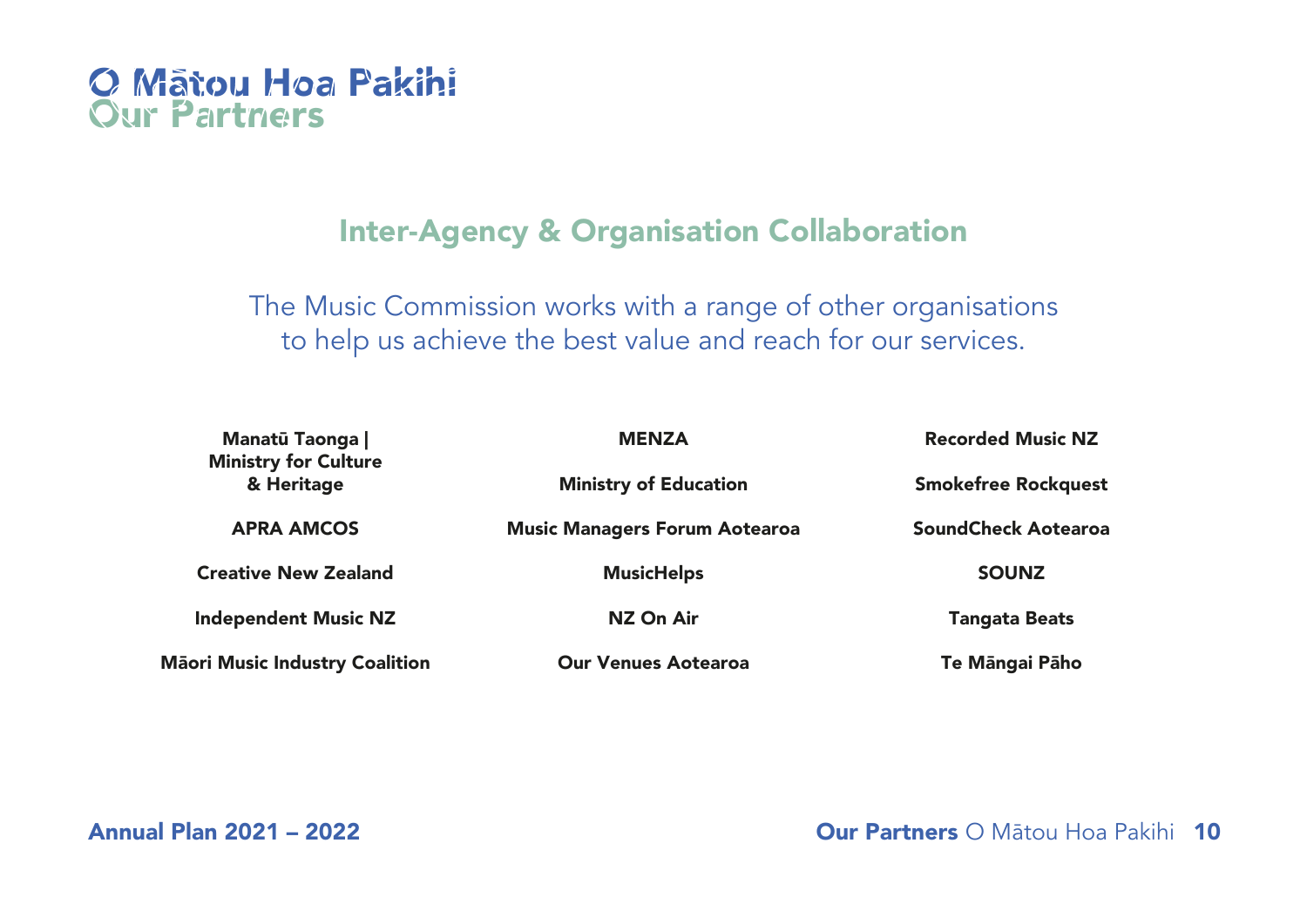# O Mātou Kaupapa Matua Our Projects

The Music Commission's strategic direction is focused on achieving its Mission through undertaking work across focus and result areas. The key projects outlined in this section, will contribute to both our Mission and the Manatū Taonga Ministry for Culture and Heritage (MCH) Strategic Intentions.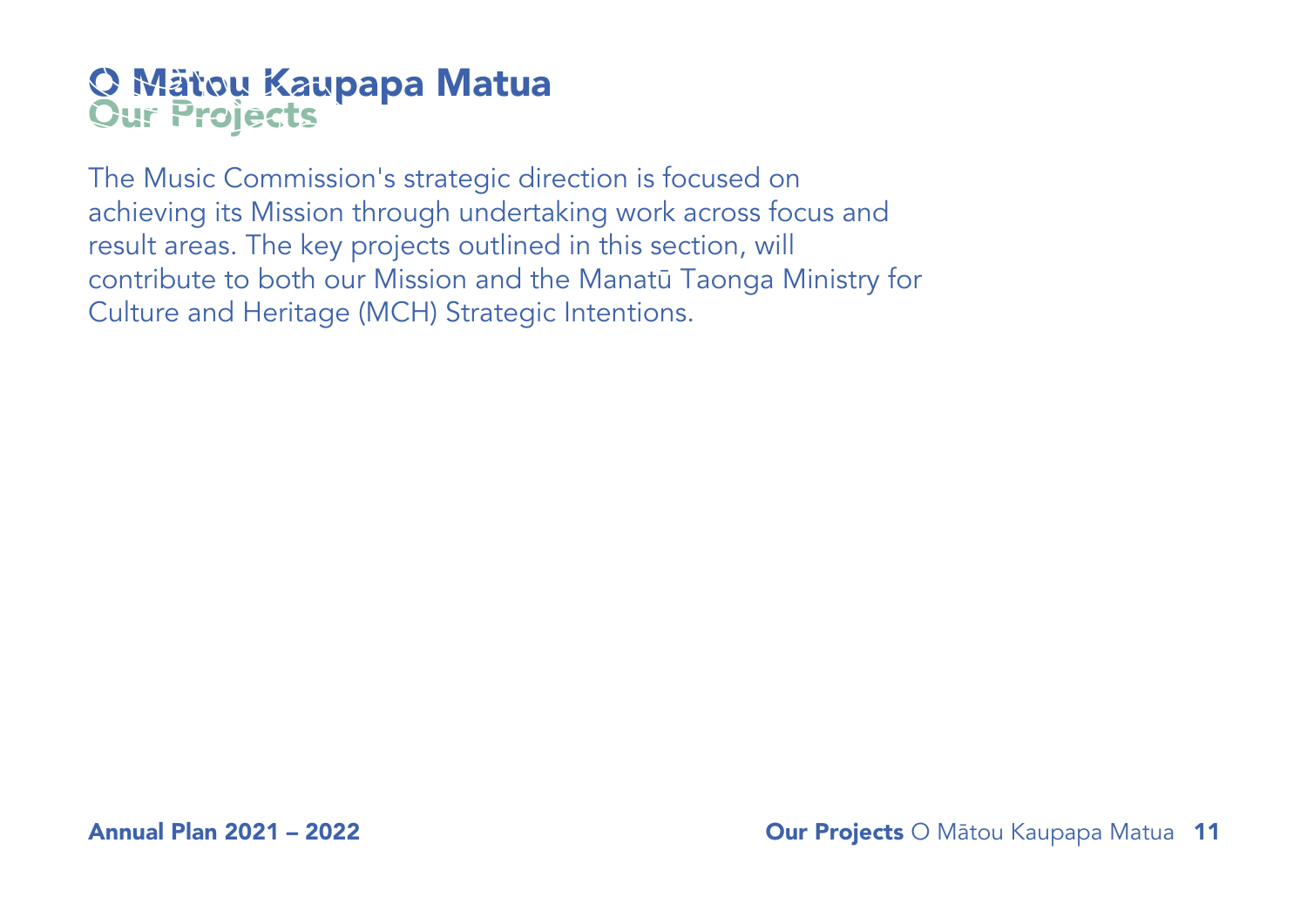### Development

Support education & upskilling across the music sector

### MCH Strategic Intention - Access & Participation

All New Zealanders can access and participate in cultural experiences.

- Operating the Musicians Mentoring in Schools Programme
- Operating the Bands Mentoring in Schools Programme
- Supporting the Music Managers Forum Aotearoa (MMF)
- Supporting Independent Music NZ (IMNZ)
- Operating an Industry Internship Programme
- Continuing to monitor emerging income streams, including digital developments
- Producing the Official NZ Music Month Summit in partnership with the MMF
- Supporting, participating and hosting seminars and upskilling events
- Providing a free legal advice service
- Producing the music industry handbook 'The May Book' annually
- Maintaining a website with artist and industry news, and music resources
- Supporting upskilling opportunities for NZ artists and music businesses
- Contributing toward research on the economic value of the music industry
- Operating a contestable Capability Grants Programme
- Supporting NZ artists and music businesses through capability focused projects to assist them to thrive in a post-COVID environment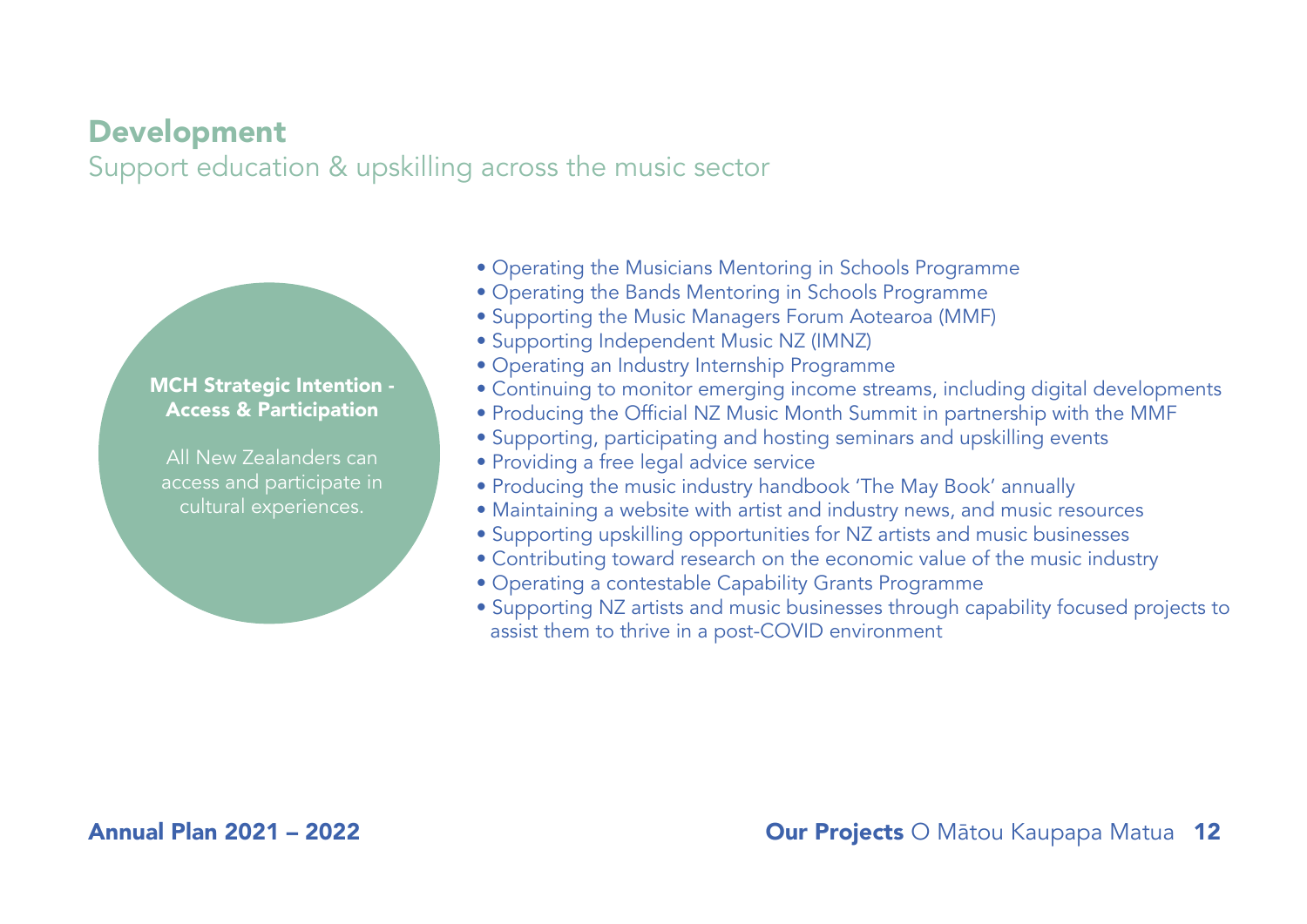### Performance

Support NZ artist opportunities for successful performances

#### MCH Strategic Intention - Sustainable Growth

The cultural sector is supported and growing sustainably.

- Publishing information on key domestic and international events
- Operating the Aotearoa Touring Programme
- Organising NZ Music Month
- Supporting significant cultural recognition events Waiata Maori Awards, Pacific Music Awards and the Taite Music Prize
- Providing resources to support successful domestic touring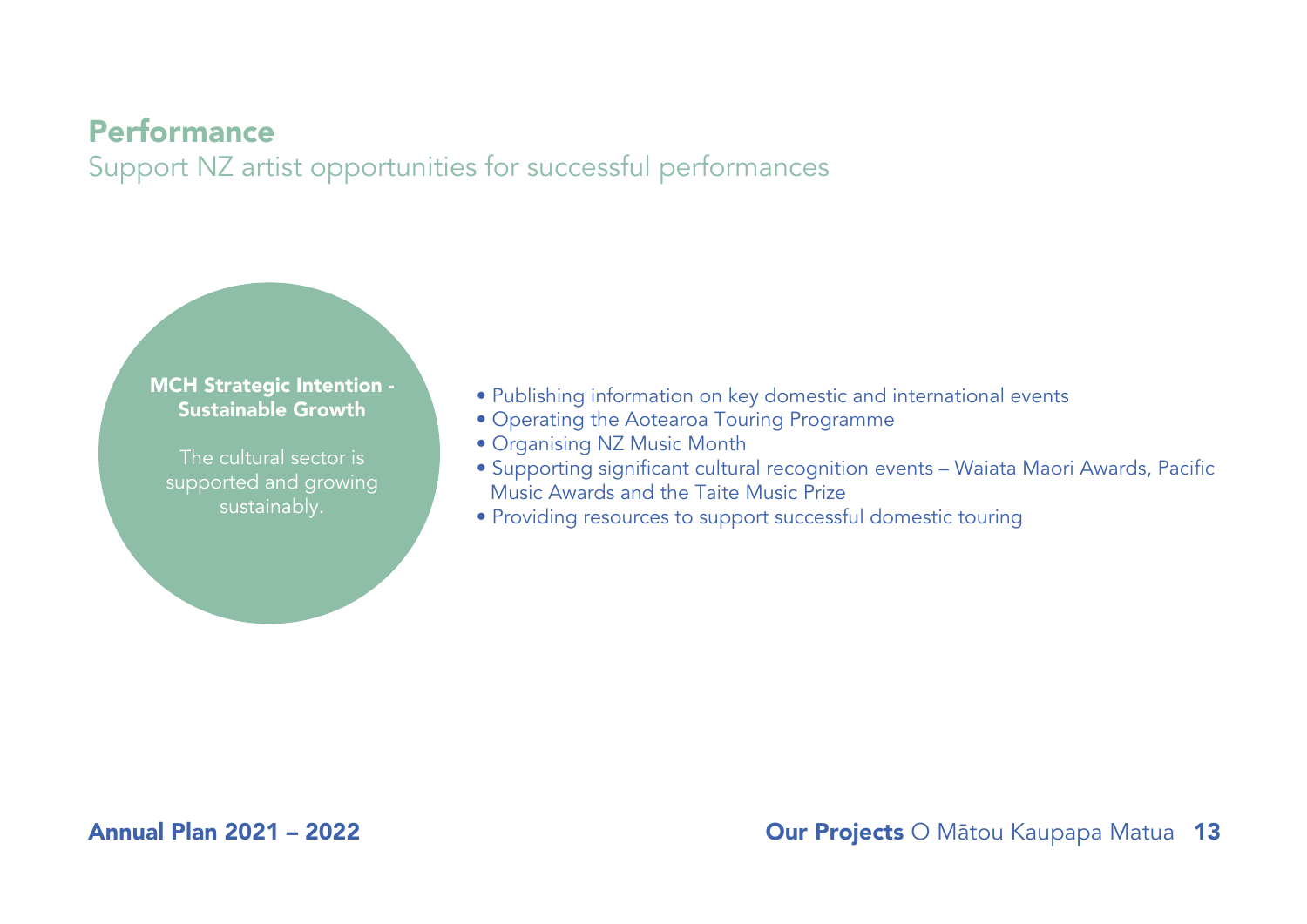### Export Support NZ music to thrive globally

### MCH Strategic Intention - Sustainable Growth

The cultural sector is supported and growing sustainably.

- Operating the Outward Sound Programme (as border restrictions allow)
- Coordinating and managing the representation of NZ music at international music trade events – e.g. The Great Escape, BIGSOUND, IndieWeek, Folk Alliance International, WOMEX and SXSW (either online or as border restrictions allow)
- Producing the Going Global Music Summit in partnership with IMNZ
- Providing networking opportunities for NZ music businesses with international counterparts i.e. Country Connections -
- Facilitating Master Classes and upskilling opportunities for offshore business growth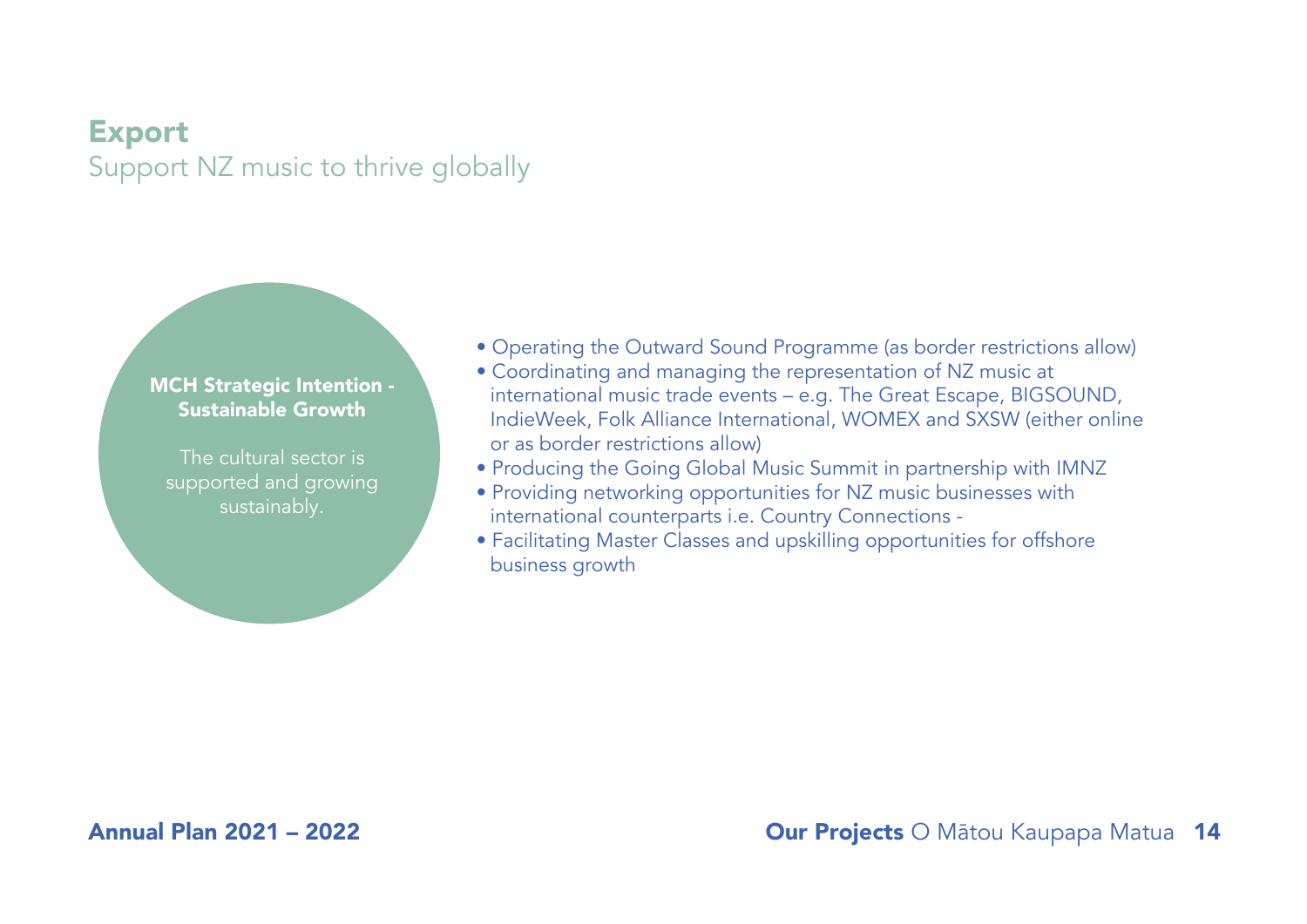# Ko Tauākī o te Mahinga Mahi Our Initiatives

### Goal 1 - Development

### Support education & upskilling across the music sector

**Initiative 1** Musicians Mentoring & Bands Mentoring in Schools Programmes

| <b>TARGETS</b>                     | <b>RESULTS</b>                                                                                                                                                                                                                                                | <b>MEASUREMENTS</b>                                                                                               |
|------------------------------------|---------------------------------------------------------------------------------------------------------------------------------------------------------------------------------------------------------------------------------------------------------------|-------------------------------------------------------------------------------------------------------------------|
| 600 hours of<br>Musician Mentoring | Teachers and students develop knowledge, skills and understanding of<br>contemporary popular NZ music through a practical based framework in which                                                                                                            | 600 hours delivered of Musician Mentoring                                                                         |
| are delivered in the<br>year       | professional musicians act as mentors in participating schools.                                                                                                                                                                                               | 40 Schools participate in Bands Mentoring                                                                         |
| <b>BUDGET</b><br>(5000)            | Participants in the Smokefreerockquest programmes will be assisted to develop<br>their live performance and event management skills through partnering them<br>with a professional band that provides support, and shares their experiences<br>and knowledge. | 85% of participants rate the Programmes as having a positive or strong<br>influence in the intended result areas. |
| 326                                |                                                                                                                                                                                                                                                               |                                                                                                                   |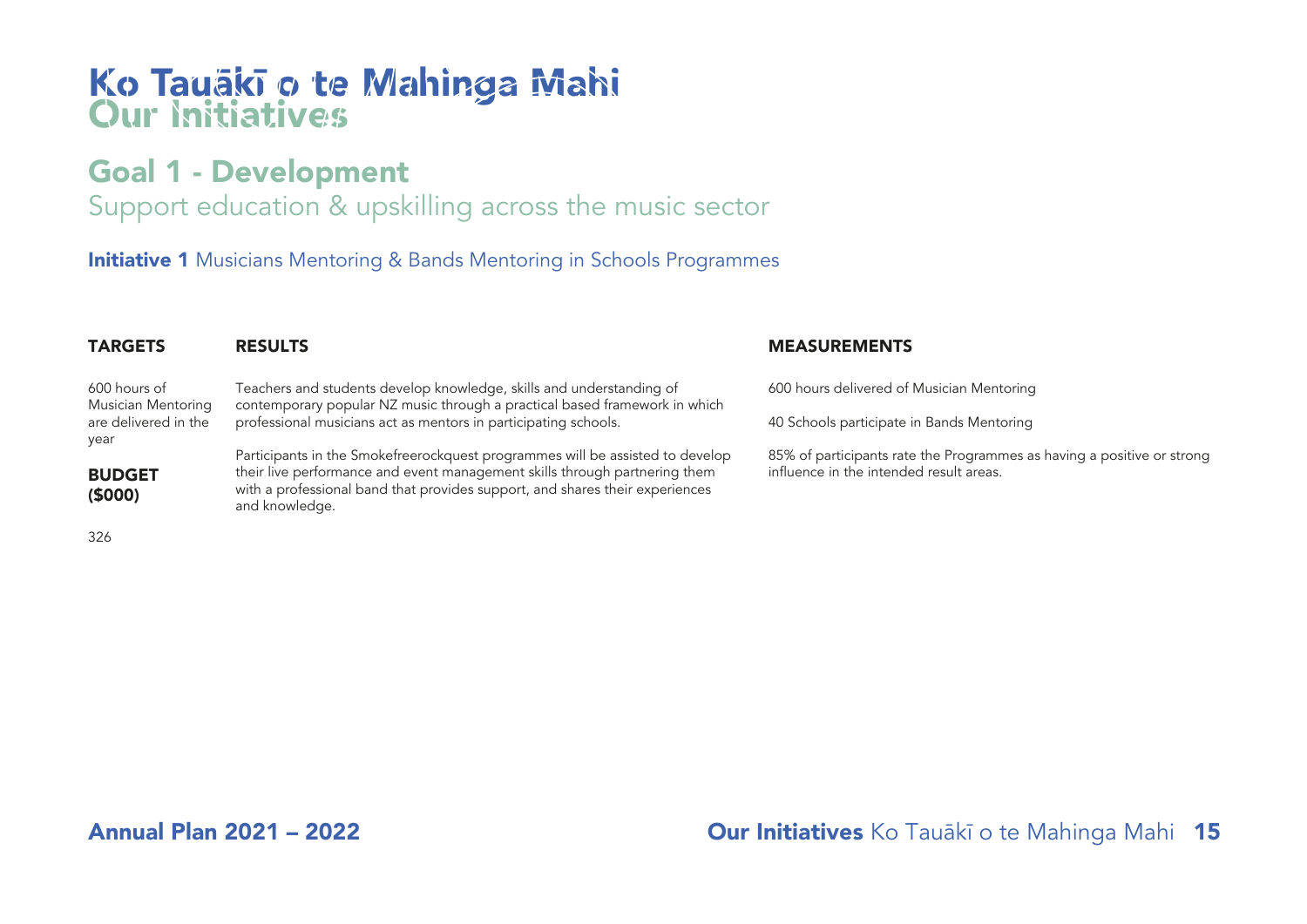### Support education & upskilling across the music sector

**Initiative 2** Support Independent Music New Zealand (IMNZ) and the Music Managers Forum Aotearoa (MMF)

| <b>TARGETS</b>                        | <b>RESULTS</b>                                                                                                                                           | <b>MEASUREMENTS</b>                                                                                                                                                                           |
|---------------------------------------|----------------------------------------------------------------------------------------------------------------------------------------------------------|-----------------------------------------------------------------------------------------------------------------------------------------------------------------------------------------------|
| The paid<br>membership of             | Providing support to independent music companies via IMNZ and professional<br>artist managers through the MMF enables the delivery of important industry | The paid membership of IMNZ remains stable or grows                                                                                                                                           |
| IMNZ and the MMF<br>remains stable or | support and professional development initiatives for the benefit of the wider<br>industry.                                                               | The paid membership of the MMF remains stable or grows.                                                                                                                                       |
| increases in the year                 |                                                                                                                                                          | The MMF and IMNZ will provide services, including an upskilling<br>schedule taking into account membership surveys and feedback, to<br>benefit both their memberships and the wider industry. |

#### BUDGET (\$000)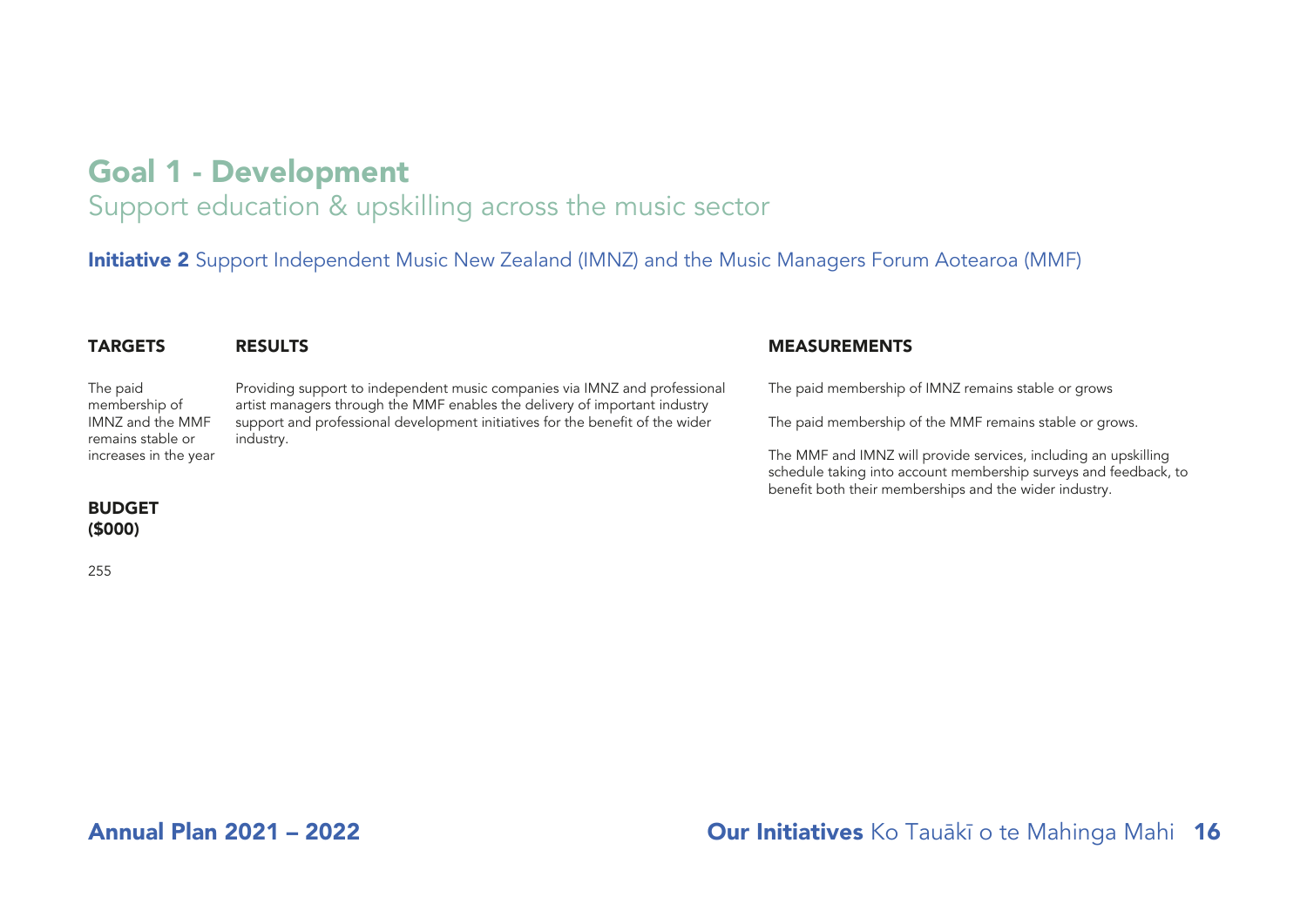### Support education & upskilling across the music sector

**Initiative 3** Delivering professional development opportunities, useful information & resources for the NZ music sector

| <b>TARGETS</b>                                           | <b>RESULTS</b>                                                                                                                                                                                                                                      | <b>MEASUREM</b>                       |
|----------------------------------------------------------|-----------------------------------------------------------------------------------------------------------------------------------------------------------------------------------------------------------------------------------------------------|---------------------------------------|
| A minimum of<br>twelve intern<br>placements occurs       | Delivering an Industry Internship Programme will provide practical training and<br>develop the knowledge, networks and career potential for the interns, whilst<br>providing support and new perspectives and for host organisations.               | A minimum of te<br>That a minimum     |
| in the year & a                                          |                                                                                                                                                                                                                                                     | That usage of re                      |
| minimum of ten<br>upskilling events<br>occur in the year | Supporting and participating in upskilling events across NZ, from grassroots<br>learning through to higher professional development opportunities, and<br>producing practical information and resources - with a focus on domestic                  | A quantifiable fig<br>annually        |
| <b>BUDGET</b><br>(5000)                                  | touring capability - will provide industry practitioners with useful and high<br>quality information. This will expand the music sector skill base and help grow<br>the industry's expertise and capability to successfully operate in a post-COVID | Provide services<br>service           |
|                                                          | environment.                                                                                                                                                                                                                                        |                                       |
| 600                                                      | Facilitating the collection of data relevant to the NZ music industry will provide<br>the industry (and the Music Commission) with important knowledge about the<br>economic performance of the industry and greater societal benefits of music.    | At least 85% of<br>initiatives as god |

#### **IENTS**

en upskilling events occurs annually of twelve intern placements occur per annum

esources is maintained or grows annually

igure of the financial value of NZ music is published

including the May Book and a free legal advice

professional development participants rate the od or excellent.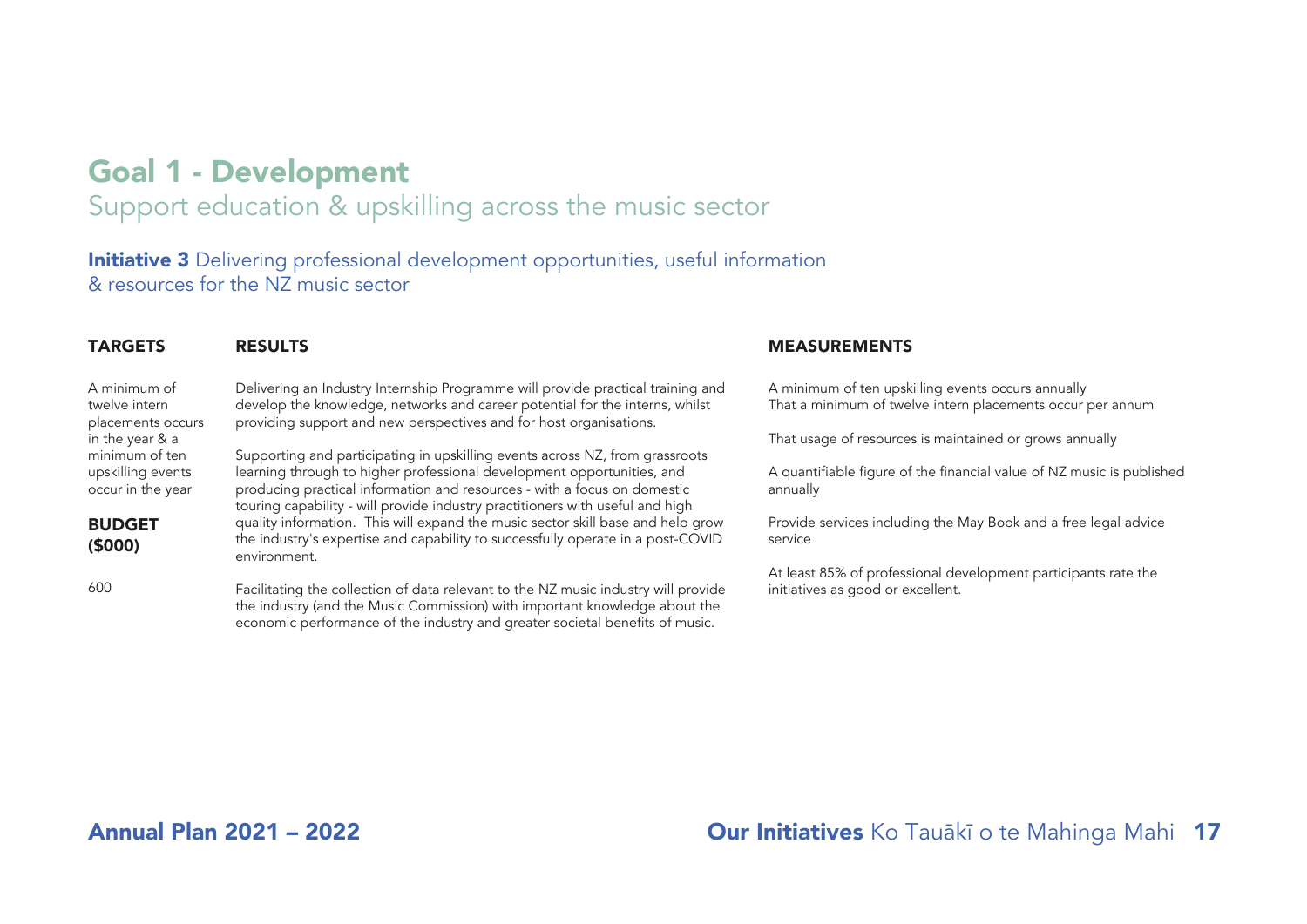### Support education & upskilling across the music sector

**Initiative 4** Delivering capability building initiatives to support the Music sector to meet the challenges of a post-COVID-19 environment

| <b>TARGETS</b>                                                           | <b>RESULTS</b>                                                                                                                                                        |
|--------------------------------------------------------------------------|-----------------------------------------------------------------------------------------------------------------------------------------------------------------------|
| A minimum of 15<br>new initiatives<br>targeted at<br>strengthening music | Through Music Commission Capability<br>Taonga Ministry for Culture and Herita<br>a range of partnerships and investment<br>short-falls in funding for existing indust |
| re de la característica de la filósofia de las                           | التواصيل والمستقرض والمتعاون والمتعاون والمتعاون والمتحاولات المتحاولات والمتحدث                                                                                      |

sector capability in a new initiatives aimed at strengthening music sector capability. Fund, delivered as part of the Manatū Ige Arts & Culture COVID Recovery Fund, ts will occur to meet COVID-related try capability initiatives; and to support

#### MEASUREMENTS

A minimum of 15 capability initiatives occur that support NZ artists and music businesses skills in a post-COVID environment

Capability initiative evaluations show 85% of participants rate the initiatives as good or excellent in the areas of either Skills Growth & Learning Pathways; Low barriers to Participation; or Resilience, Sustainability & Adaptation.

#### BUDGET (\$000)

post-COVID-19 environment occur in the year

1,000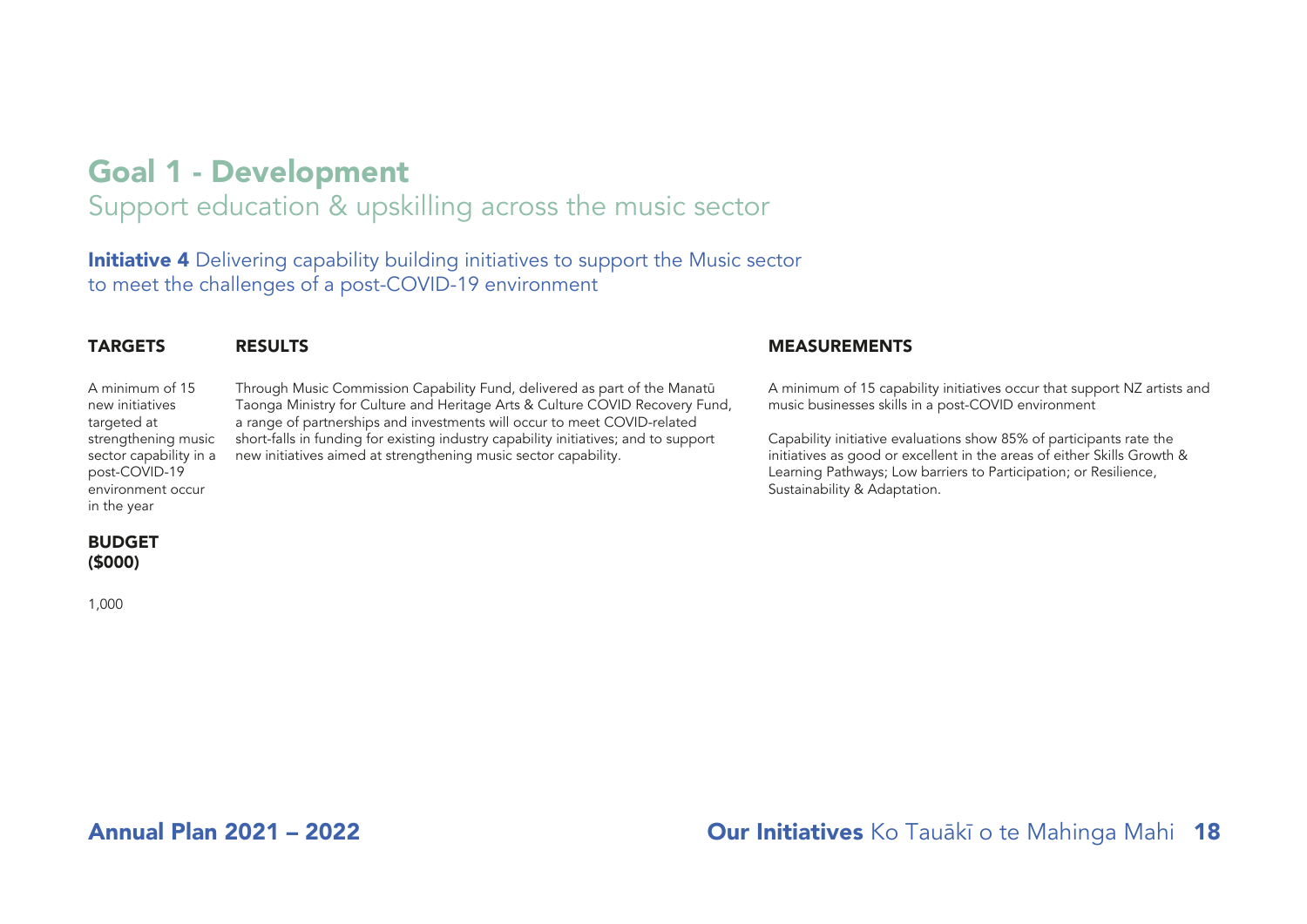### Goal 2 - Performance Support NZ artist opportunities for successful performances

**Initiative 5** Operation of the Aotearoa Touring Programme

#### TARGETS At least 70 New Zealand domestic tours are supported per annum. BUDGET RESULTS This programme is intended to reinvigorate the live music sector to grow the potential for touring across Aotearoa and enable more New Zealanders to experience live, local music. Through providing a robust grants assistance programme that invests in approved domestic touring costs, more NZ artists will be able to grow sustainable careers and increase the access to live music for NZ audiences. Tier 1 Fund This fund will enable emerging artists and established artists who perform in lower capacity venues to apply for a contribution towards the costs of undertaking a domestic tour, to encourage the inclusion of shows outside of the main centres, shows for all ages audiences, and shows accessible to broad communities (i.e. shows at marae, community halls, etc). It is anticipated that applications will include provision for payment of venue hire fees and advertising spends on local media outlets to market the shows. At least 100 grants will be approved from 1 July 2020 to 30 June 2022. Tier 2 Fund This fund will enable artists to apply for a contribution towards the costs of

undertaking a national tour, with a focus on tours which will include shows outside of the main centres. It is anticipated that applications will include provision for payment of venue hire fees and advertising spends on local media outlets to market the shows. At least grants will be approved from 1 July 2020 to 30 June 2022 for artists with a proven track record of successful touring.

#### MEASUREMENTS

That at least 100 domestic tours are supported over the next two years for artists to perform in lower capacity venues that include shows outside of the main centres and/or for all ages audiences

That at least 40 domestic tours are supported over the next two years for artists with a proven track record of successful touring which include shows outside of the main centres and/or for all ages audiences

That a minimum of six funding rounds occur per annum and that independent audits are undertaken for a minimum of four projects annually.

Supported artists we work with domestically receive greater coverage and engagement

Four applicants take part in a survey to assess the funding process and management of the programme.

(\$000)

1,500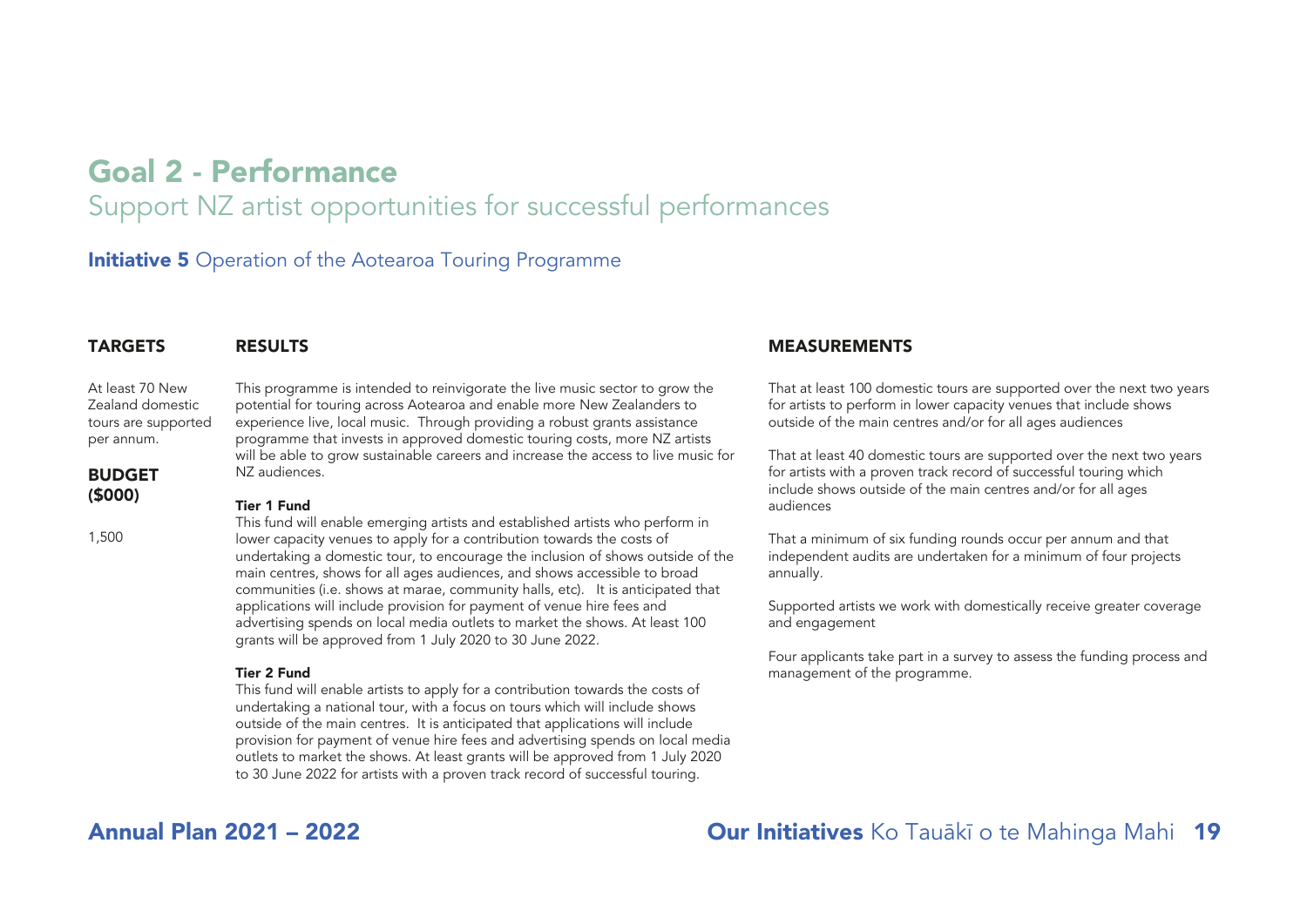### Goal 2 - Performance

### Support NZ artist opportunities for successful performances

#### **Initiative 6 NZ Music Month**

| <b>TARGETS</b>                                                  | <b>RESULTS</b>                                                                                                                                                     | <b>MEASUREMENTS</b>                                                                                                                  |
|-----------------------------------------------------------------|--------------------------------------------------------------------------------------------------------------------------------------------------------------------|--------------------------------------------------------------------------------------------------------------------------------------|
| More than 1,000 NZ<br>music performances<br>and events are held | Promotional activities lead to increased coverage celebrating NZ music and the<br>people who create it.                                                            | NZ Music Month continues to attract public support as evidenced<br>through the number of NZ music performances nationwide during May |
| nationwide during<br>May                                        | The purpose of NZ Music Month is to grow awareness of NZ artists, encourage<br>music discovery of new local music, and encourage growth for NZ music<br>businesses | Volume of external events, activities and promotions organised by<br>others for NZ Music Month                                       |
| <b>BUDGET</b><br>(5000)                                         |                                                                                                                                                                    | Social Media engagement grows as shown through a combination of<br>social media analytic data.                                       |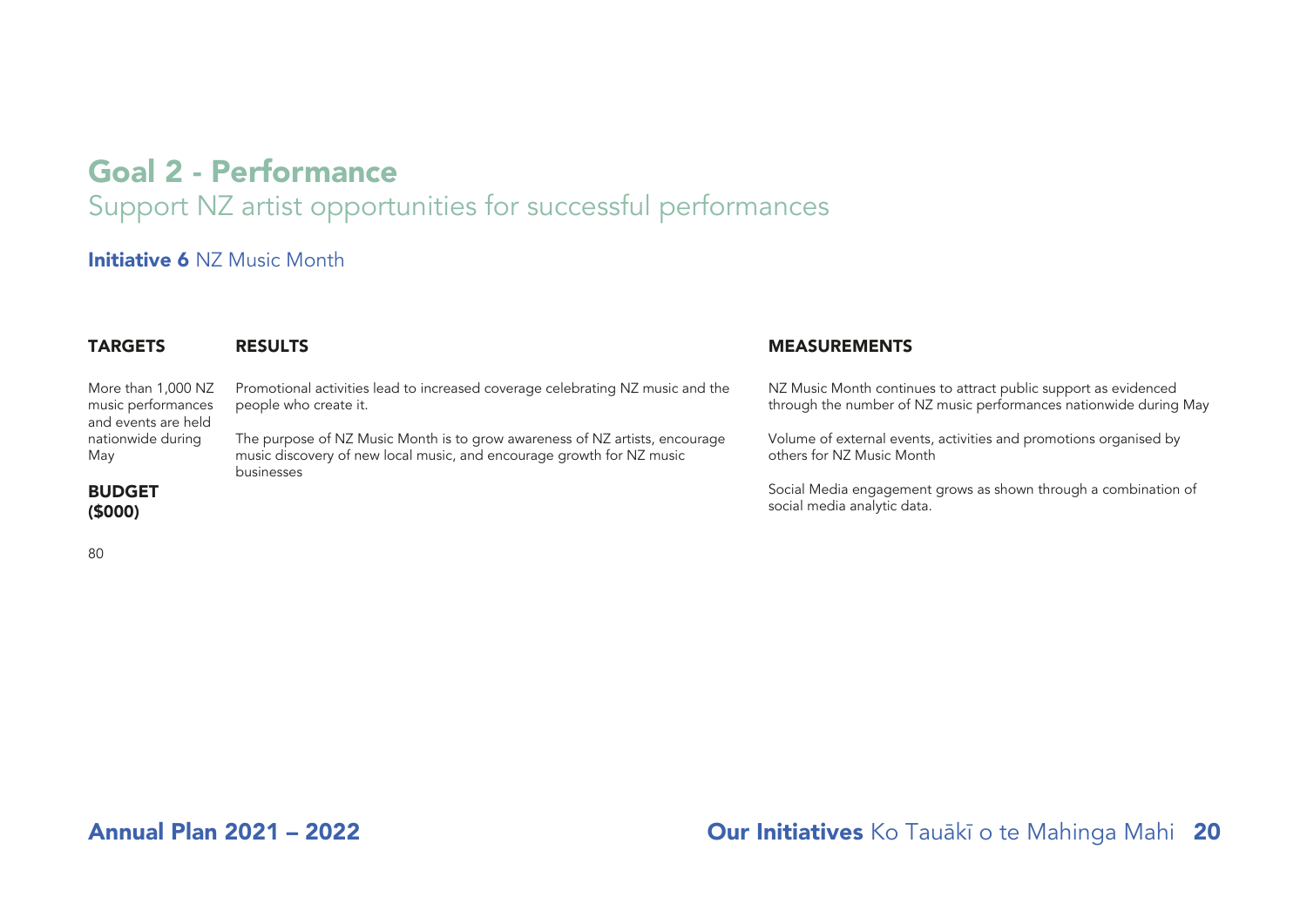# Goal 2 - Performance

Support NZ artist opportunities for successful performances

### **Initiative 7** Supporting Contemporary Music Awards

| <b>TARGETS</b>                                                         | <b>RESULTS</b>                                                                                                                                                                                                     | <b>MEASUREMENTS</b>                                                                                                                                                                              |
|------------------------------------------------------------------------|--------------------------------------------------------------------------------------------------------------------------------------------------------------------------------------------------------------------|--------------------------------------------------------------------------------------------------------------------------------------------------------------------------------------------------|
| Three culturally<br>significant events<br>are supported in the<br>year | Supporting events that celebrate excellence in Maori Music, Pacific Music and<br>independent music will showcase to the public the importance of their<br>contribution to the contemporary popular music industry. | That the three events occur annually - specifically the Waiata Maori<br>Awards, the Pacific Music Awards and the Taite Music Prize continue<br>to be recognised as culturally significant events |
| <b>BUDGET</b><br>(5000)                                                | NB. The Pacific Music Awards will occur twice this financial year due to the 2020<br>COVID postponement                                                                                                            | That the three events produce positive media results and provide<br>recognition and coverage for these significant parts of the sector.                                                          |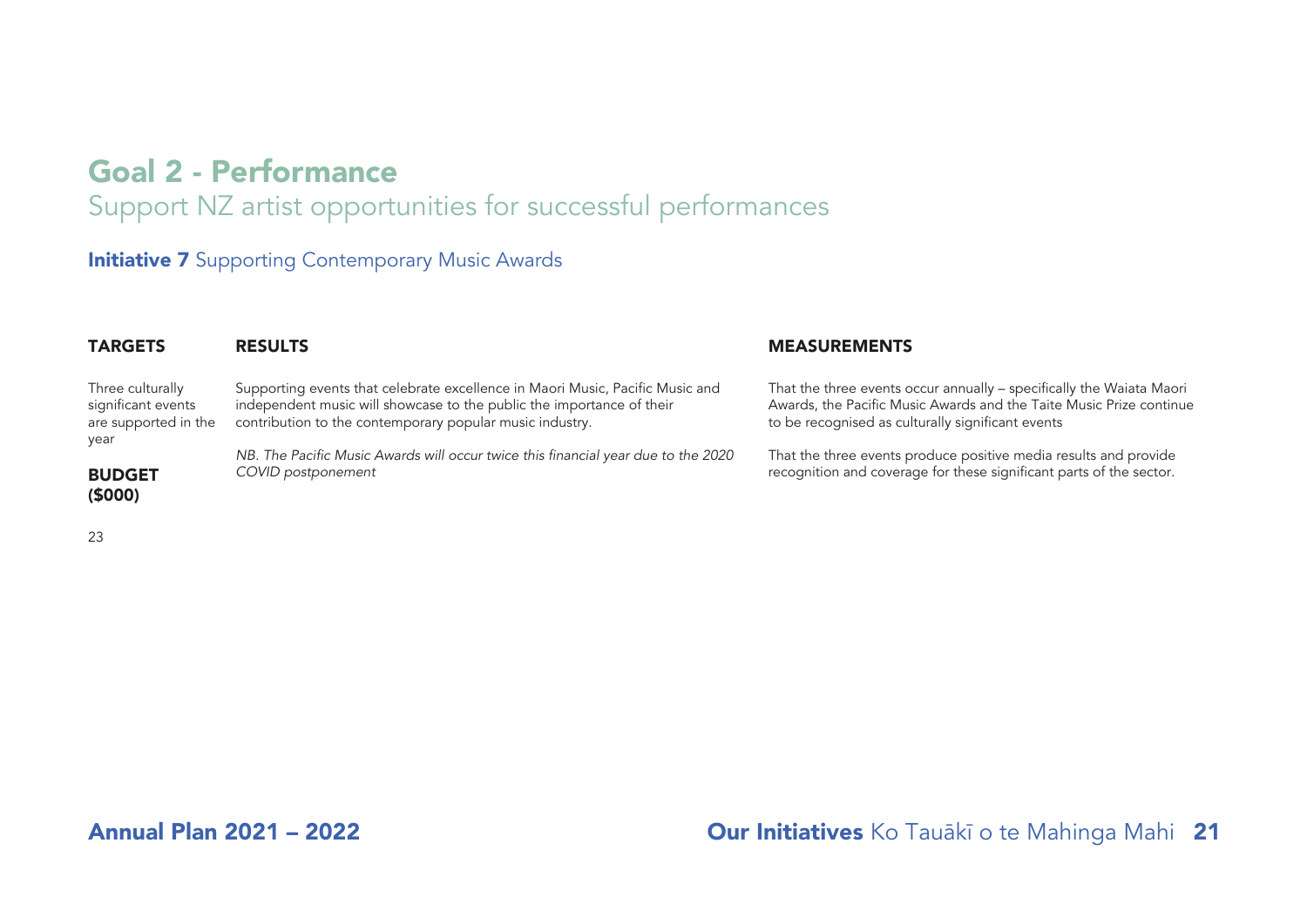### Goal 3 - Export Support NZ music to thrive globally

**DECULTS** 

**Initiative 8** Operation of the Outward Sound Programme

| <b>IARUEIJ</b>        | REJULIJ                                                                            |
|-----------------------|------------------------------------------------------------------------------------|
| 100% of projects      | Through providing a robust grants assistance programme that invests up to          |
| demonstrate           | 50% of costs for representatives or artists to undertake offshore music market     |
| capability to achieve | initiatives, NZ music projects will have an increased chance at success in         |
| increased overseas    | overseas markets, foreign exchange earnings from NZ music will increase, and       |
| earnings              | the profile of NZ music in international markets will improve.                     |
| Four funding rounds   | Until international border settings allow, the primary focus will be international |
| are held in the year  | promotion and marketing.                                                           |

#### MEASUREMENTS

Four funding rounds are held annually and independent audits are undertaken for a minimum of two completed projects

100% of international marketing projects provided with matching funds through Outward Sound have robust plans and demonstrate capability to achieve increased overseas earnings, as assessed by an industry advisory group

A stable or growing percentage of Outward Sound recipients offered subsequent international opportunities & receive greater coverage and engagement

Four applicants take part in a survey to assess the funding process and management of the programme.

# (\$000)

BUDGET

**TARGETS**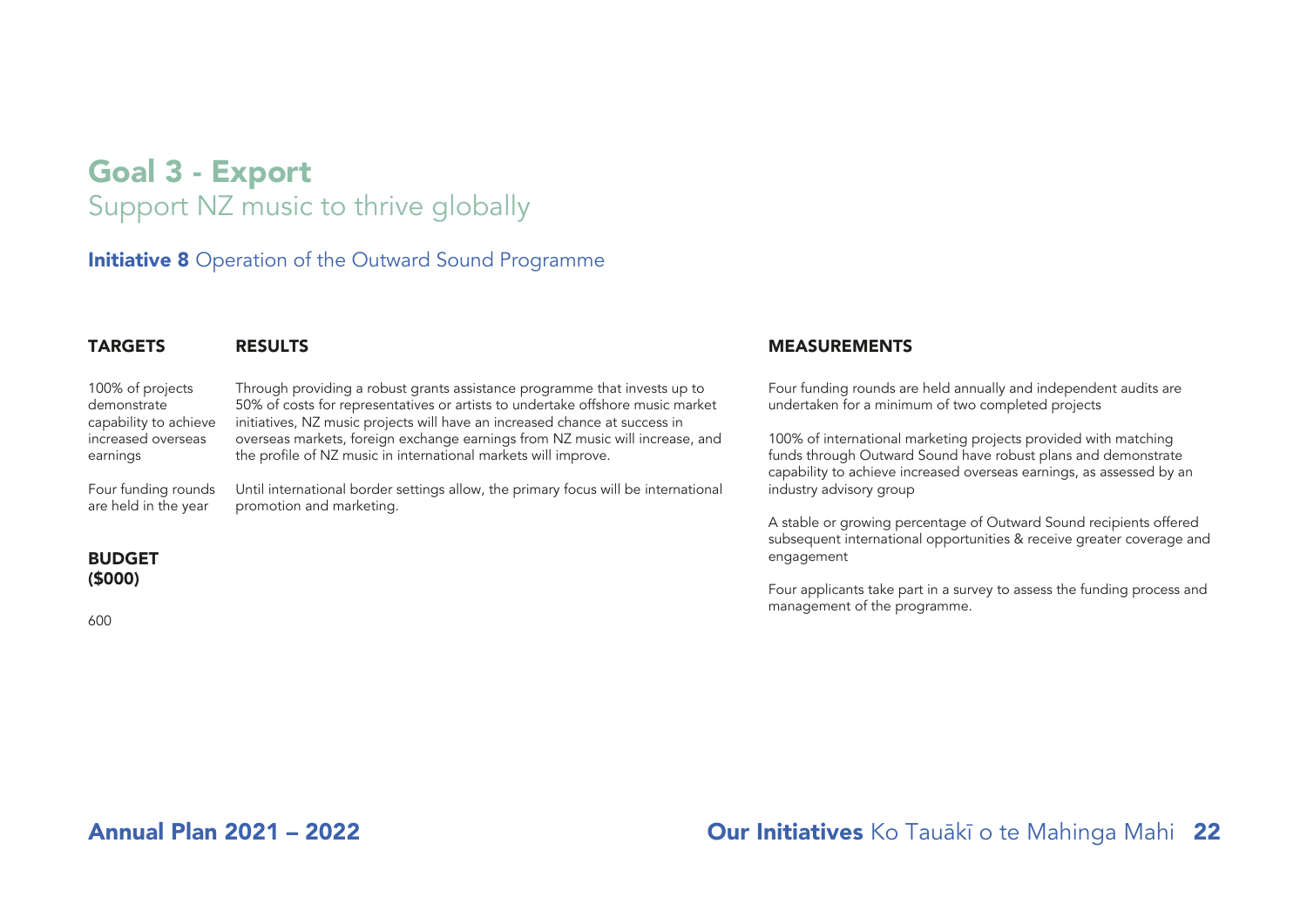### Goal 3 - Export Support NZ music to thrive globally

**Initiative 9** Coordinating and managing the representation of NZ music at strategically identified international music trade events

| <b>TARGETS</b>                                             | <b>RESULTS</b>                                                                                                                                                                                                      | <b>MEASUREMENTS</b>                                                                                                                                                                                                  |
|------------------------------------------------------------|---------------------------------------------------------------------------------------------------------------------------------------------------------------------------------------------------------------------|----------------------------------------------------------------------------------------------------------------------------------------------------------------------------------------------------------------------|
| A minimum of four<br>international trade<br>events host NZ | Coordinating and managing the representation of NZ music at strategically<br>identified international music trade events                                                                                            | Positive results are gained by a growing or stable percentage of NZ<br>music businesses (including artists) that attend music markets or trade<br>fairs to showcase artists and promote NZ as a source of repertoire |
| participants in the<br>year                                | The offshore business potential for NZ music businesses will be increased<br>through a coordinated, professional and territory-relevant national<br>representation promoting New Zealand as a source of repertoire. | A minimum of four international trade events host a NZ presence                                                                                                                                                      |
| <b>BUDGET</b><br>(5000)                                    | Until international border settings allow, the primary focus will be on digital<br>participation at events.                                                                                                         | Volume of new business connections reported by attending NZ music<br>businesses.                                                                                                                                     |
|                                                            |                                                                                                                                                                                                                     |                                                                                                                                                                                                                      |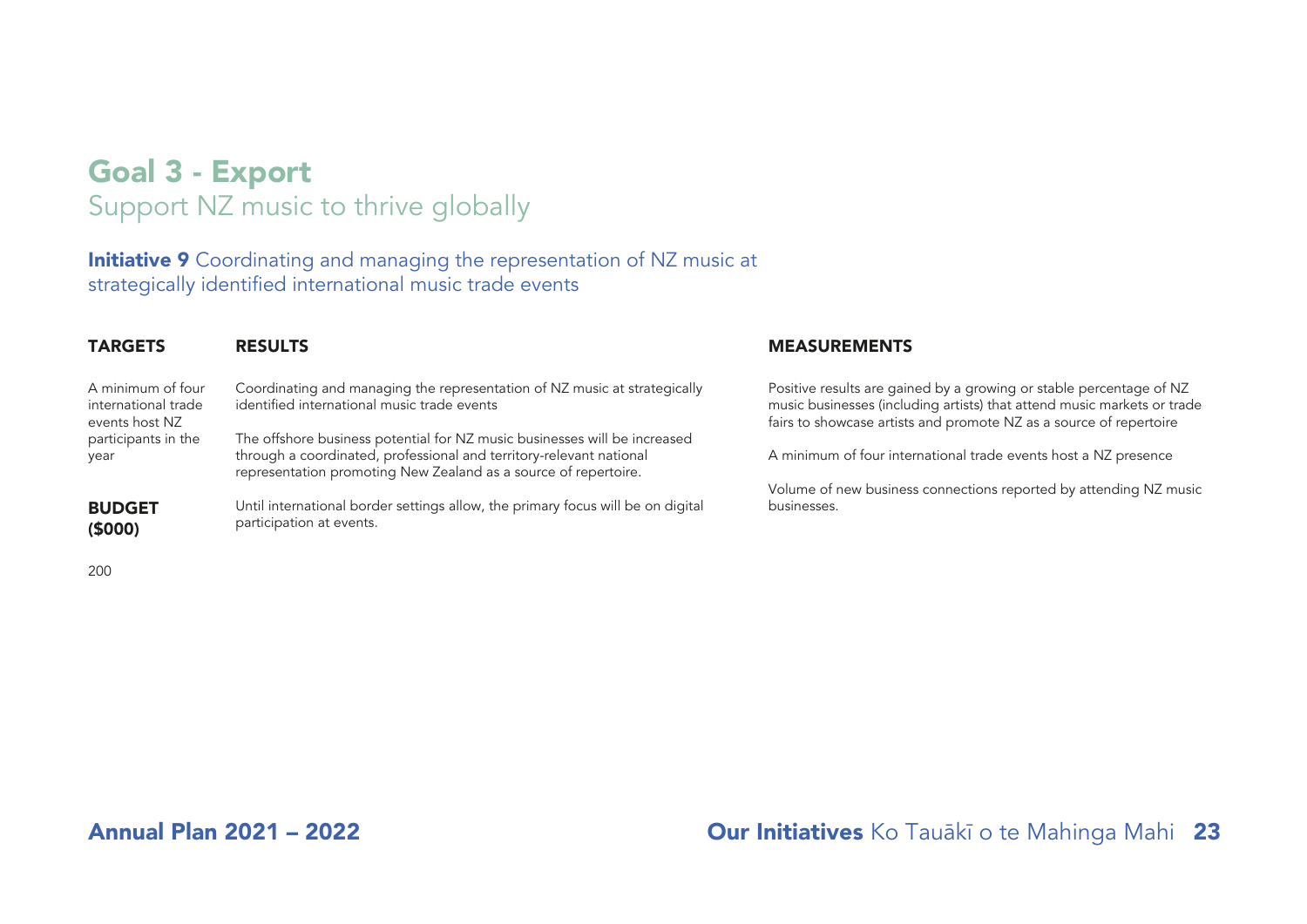### Goal 3 - Export Support NZ music to thrive globally

**Initiative 10** Creating access to offshore expertise, networks and upskilling opportunities

| <b>TARGETS</b>                      | <b>RESULTS</b>                                                                                                                                                    | <b>MEASUREMENTS</b>                                                                                             |
|-------------------------------------|-------------------------------------------------------------------------------------------------------------------------------------------------------------------|-----------------------------------------------------------------------------------------------------------------|
| At least 20<br>international        | Facilitating opportunities for international specialists to pass on knowledge to<br>local music businesses via seminars and networking opportunities will enable  | At least 80 NZ music businesses participate per annum                                                           |
| professionals<br>participate in the | NZ artists and professionals to make more informed plans and decisions with<br>regard to overseas market initiatives, improving their chances of success.         | At least 20 international professionals participate per annum.                                                  |
| Going Global Music<br>Summit        | Participation in upskilling or networking opportunities annually, both in New                                                                                     | At least 85% of attendees and participants surveyed rate their<br>satisfaction with events as good or excellent |
|                                     | Zealand and offshore, provides useful information and contacts for NZ music<br>businesses.                                                                        | That participants in upskilling or networking opportunities annually in                                         |
| <b>BUDGET</b><br>(5000)             | Practical steps will be taken to ensure participation by both international<br>professionals and the local music sector in the event of COVID alert level shifts, | NZ and offshore report gaining useful information and contacts.                                                 |
| 50                                  | or that alternative comparable online opportunities are made available.                                                                                           |                                                                                                                 |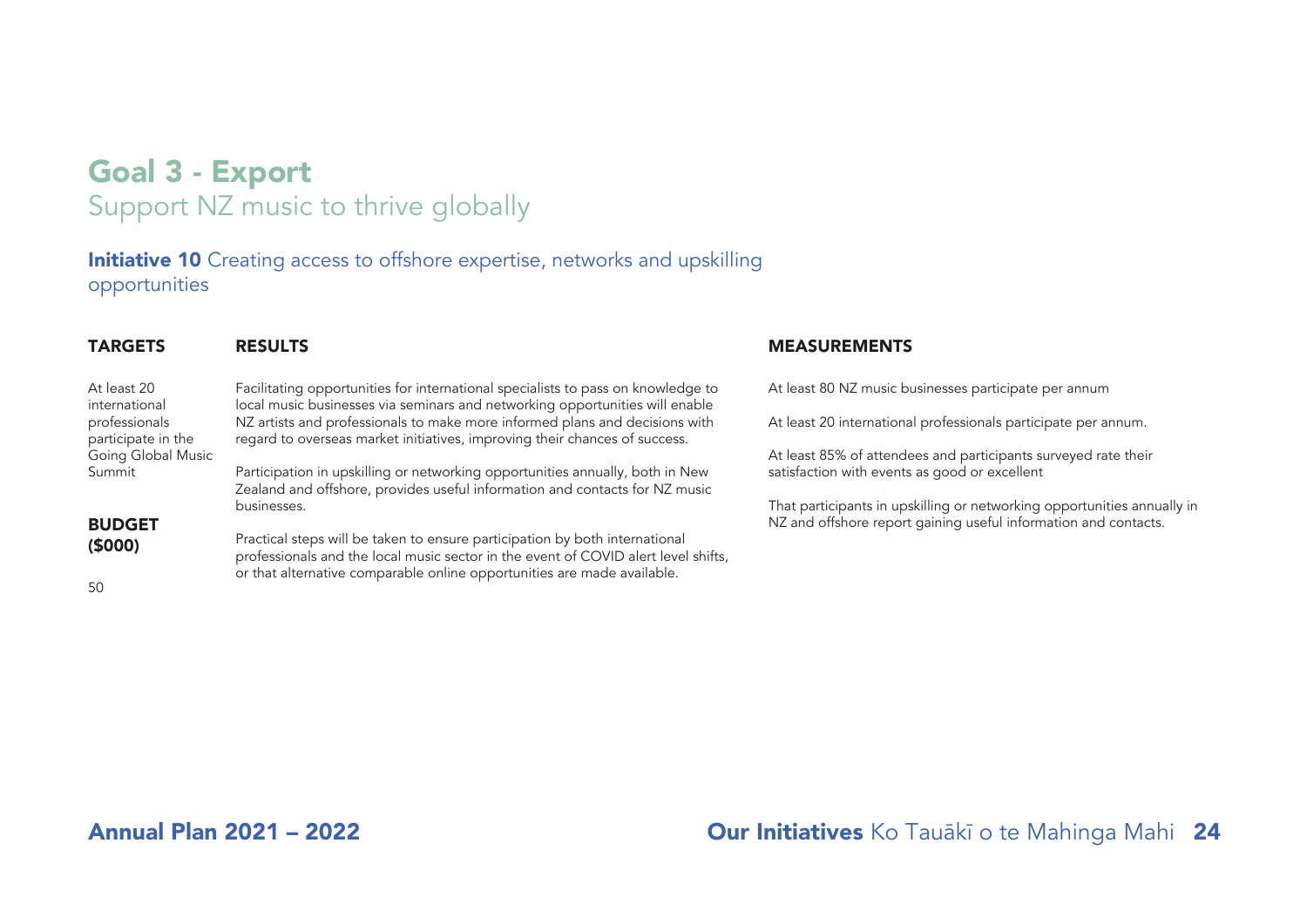### Tō Mātou Pakihi Our Organisation

The Music Commission has a small staff and recognises that its people are its greatest organisational asset

The operations of the organisation are managed by the Chief Executive, with input from four senior managers – the International Manager, the Education Manager and two new roles created in 2020, the Aotearoa Touring Programme Manager and the Capability Manager (together, these replace the previous position of Domestic Manager). The organisation will grow in the coming year with support staff being added, including the addition of people to focus on domestic touring initiatives, development of resources, and reporting functions.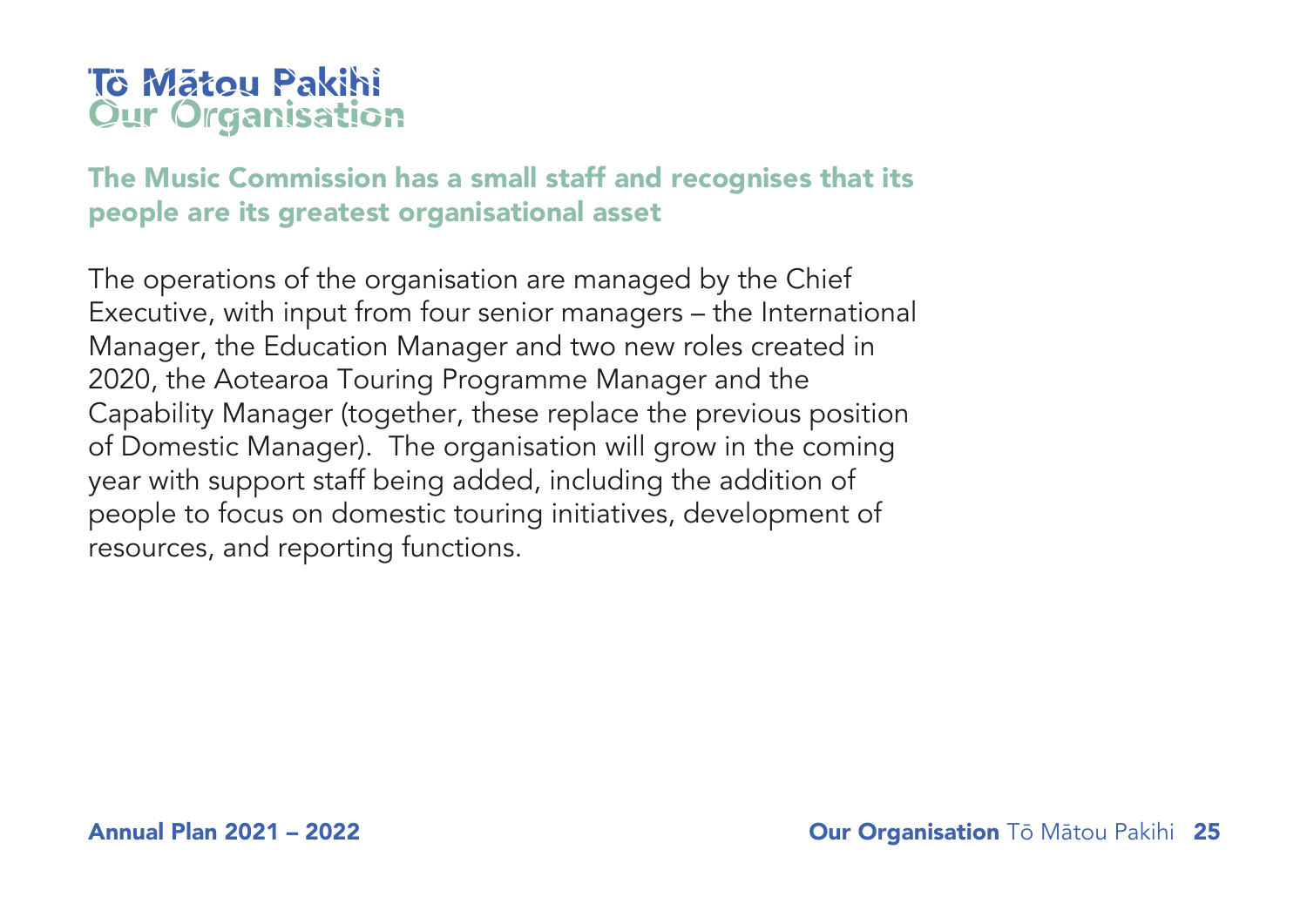### Organisational Health & Capability Goals

#### Goal 1

The Music Commission has a committed and capable Board of Trustees that effectively governs the organisation.

The Board undertake an annual self-assessment to evaluate the effectiveness of its governance.

The Board reviews its make-up to ensure the right balance of skills as vacancies arise.

The Board reviews its policies, procedures and Governance Manual on an annual basis.

#### Goal 2

The Music Commission is committed to being a good employer focusing on retention of staff and providing equal opportunities to staff.

All staff will have training opportunities and performance reviews annually.

That staff turn-over is no more than 1.5 FTE annually.

#### Goal 3

Our office is safe, well maintained and fit for purpose and takes environmental impacts into account.

Business Continuity Planning is part of the ongoing life of the organisation and reviewed annually.

Zero tolerance is maintained for harassment or bullying and all staff are aware of the serious misconduct policy.

Any safety hazard issues are dealt with promptly and reported in a document-controlled file.

A carbon audit of the organisation is undertaken.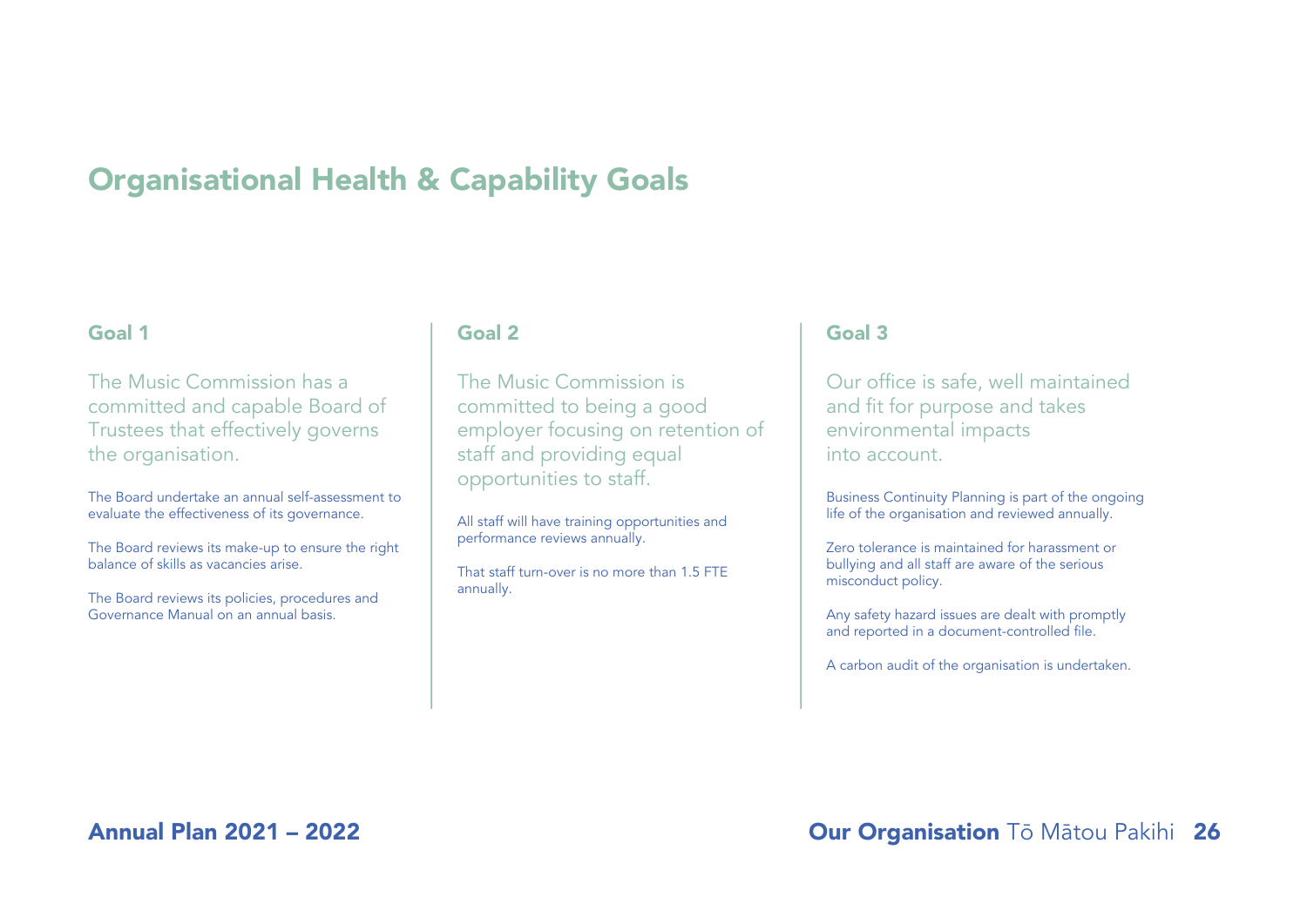### Organisational Health & Capability Goals

#### Goal 4

The Music Commission will collaborate with other agencies, both government and non-government, to provide services to support the growth of the music industry in New Zealand where appropriate.

The Music Commission identifies common goals with other agencies and where appropriate participates in partnerships for service provision.

The Music Commission continues to collaborate with government organisations that work with contemporary popular music.

#### Goal 5

The Music Commission will consult with the wider industry on an annual basis to ensure our strategic goals are aligned with the current environment.

The Music Commission will host external industry representatives every year, either in small focus groups or wider forums, to gain insight into sectoral issues and opportunities.

The staff and Board will be proactive in their roles as ambassadors for the Music Commission and provide feedback and ideas to inform the organisation's strategic framework.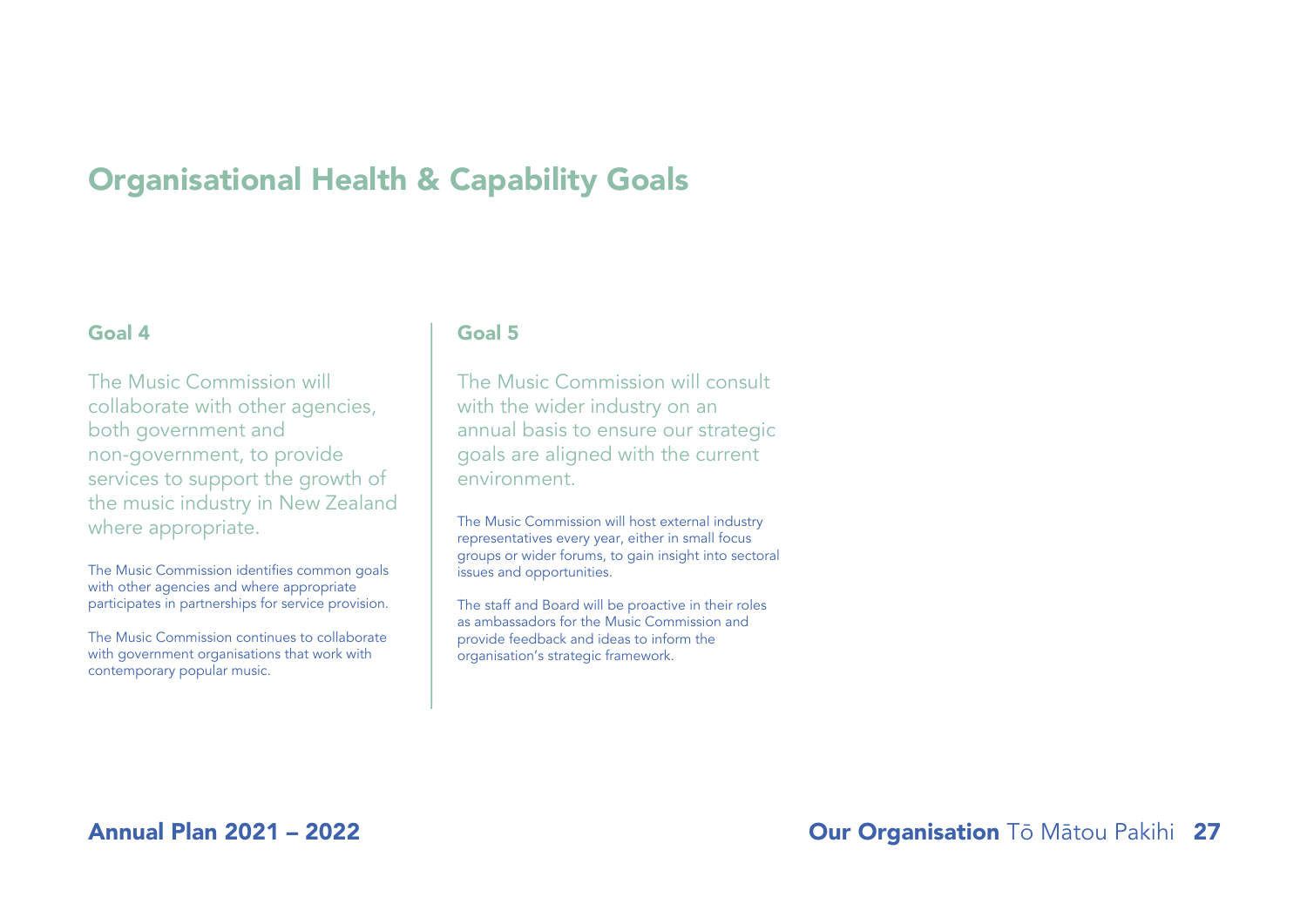### Te Tahua Pūtea ki Tua Our Forecast

### Financial Forecast to 30 June 2022

#### Balance Sheet for the year to 30 June 2022

|                                             | <b>JUNE 2021</b>      | <b>JUNE 2022</b>  |
|---------------------------------------------|-----------------------|-------------------|
| <b>Working Capital</b>                      |                       |                   |
| Cash and Investments                        | 4,699,892             | 1,104,643         |
| Receivables                                 | 182,583               | 127,523           |
| Prepayments                                 | 10,336                | 5,509             |
|                                             | 4,892,811             | 1,237,675         |
| Less                                        |                       |                   |
| Payables & Accruals                         | (1,715,736)           | (834, 848)        |
| Income In Advance                           | (3,002,466)           | (80,000)          |
| GST                                         | 219,514               | 110,979           |
| Taxation                                    | 18,382<br>(4,480,306) | 265<br>(803, 603) |
|                                             |                       |                   |
| <b>Net Working Capital:</b>                 | 412,505               | 434,071           |
| <b>Non Current Assets</b>                   |                       |                   |
| Fixed Assets                                | 17,231                | 63,859            |
| <b>Preliminary Expenses</b>                 |                       |                   |
| Outward Sound Set Up Costs                  |                       |                   |
| Deferred Tax                                | 24,910                | 31,379            |
|                                             | 42,141                | 95,237            |
|                                             | 454,645               | 529,309           |
|                                             |                       |                   |
| Represented by:<br><b>Retained Earnings</b> | 387,759               |                   |
| Prior Year Adjustment                       |                       | 454,645           |
| Net Profit                                  | 66,886                | 74,664            |
|                                             | 454,645               | 529,309           |
|                                             | 1                     | (0)               |
|                                             |                       |                   |
| <b>FIXED ASSETS</b>                         |                       |                   |
| Assets at Cost; PRIOR YEAR                  | 104,856               | 104,479           |
| Purchases/(Sales) - Prior Months            |                       | 67,700            |
| Purchases/(Sales) - Current Year            | 4,955                 |                   |
| Disposals                                   | (5, 332)<br>104,479   |                   |
|                                             |                       | 172,179           |
| <b>Accum Depreciation: PRIOR YEAR</b>       | (86, 446)             | (87, 249)         |
| Depreciation Expense - Prior Months         |                       |                   |
| Depreciation Expense - Current Year         | (6, 135)              | (21,072)          |
| Disposals                                   | 5,332                 |                   |
|                                             | (87, 249)             | (108,321)         |
| <b>Fixed Assets</b>                         | 17,231                | 63,859            |
|                                             |                       |                   |

### Annual Plan 2021 – 2022 Our Forecast Te Tahua Pūtea ki Tua 28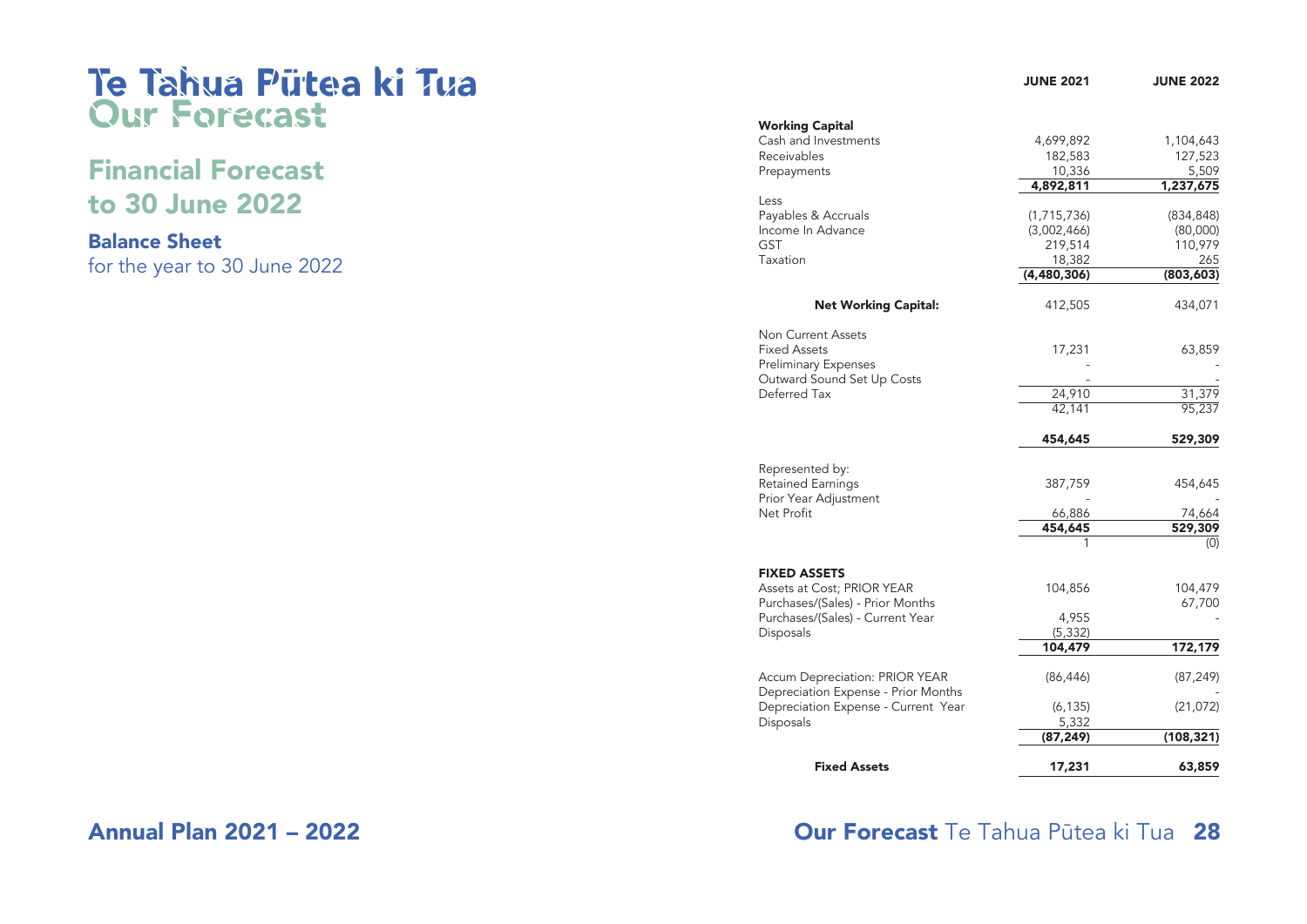|                                                 |                                                                                                                                                                                                                                                                                                         | <b>JUNE 2021</b>                                              | <b>JUNE 2022</b>                                              |
|-------------------------------------------------|---------------------------------------------------------------------------------------------------------------------------------------------------------------------------------------------------------------------------------------------------------------------------------------------------------|---------------------------------------------------------------|---------------------------------------------------------------|
| <b>Financial Forecast</b><br>to 30 June 2022    | Net Profit Before Tax (Inclusive of Non Deductible)<br>Depreciation/Amortisation<br>Decrease / (Increase) in Receivables<br>Decrease / (Increase) in Prepayments<br>Decrease / (Increase) in Intangible Assets<br>Decrease / (Increase) in Deferred Tax<br>Increase / (Decrease) in Payables / Accruals | 66,886<br>19,064<br>(156, 359)<br>5,557<br>4,417<br>1,066,813 | 74,664<br>21,072<br>55,059<br>4,828<br>(6, 469)<br>(880, 895) |
| <b>Cashflow</b><br>for the year to 30 June 2022 | Increase / (Decrease) in GST<br>Decrease / (Increase) in Income in Advance<br>Decrease / (Increase) in Taxation<br>Prior Year Adjustment (Retained Earnings)<br><b>Operating Cashflow:</b>                                                                                                              | (543, 487)<br>562,467<br>(12, 123)<br>1,013,233               | 108,541<br>(2,922,467)<br>18,117<br>(3,527,549)               |
|                                                 | Purchase of Fixed Assets                                                                                                                                                                                                                                                                                | (4, 955)                                                      | (67,700)                                                      |
|                                                 | Movement in Cash:                                                                                                                                                                                                                                                                                       | 1,008,278                                                     | (3,595,249)                                                   |
|                                                 | SOURCE AND APPLICATION OF FUNDS STATEMENT                                                                                                                                                                                                                                                               |                                                               |                                                               |
|                                                 | The Bank started at (01/07/21)                                                                                                                                                                                                                                                                          | 3,691,614                                                     | 4,699,892                                                     |
|                                                 | Cash was received from:<br>Grants, donations and other income<br>Long Term Assets/Deferred Tax<br>Taxation<br><b>GST</b><br>Cash was applied to:                                                                                                                                                        | 8,113,495<br>4,417<br>8,117,912                               | 8,851,493<br>18,117<br>108,541<br>8,978,151                   |
|                                                 |                                                                                                                                                                                                                                                                                                         |                                                               |                                                               |

Expenses (Including Non Deductible) Long Term Assets/Deferred Tax

Movement in Cash:

The Bank Closed at (30/06/22)

Taxation Fixed Assets GST

Memo: Cash Received Cash Applied

 (6,549,069) - (12,123)  $(4,955)$  (543,487) (7,109,634) 4,699,892  (12,499,232) (6,469) - (67,700) -

 (12,573,400) 1,104,643

 8,978,151 (12,573,400)  $(3,595,249)$ 

 8,117,912 (7,109,634) 1,008,278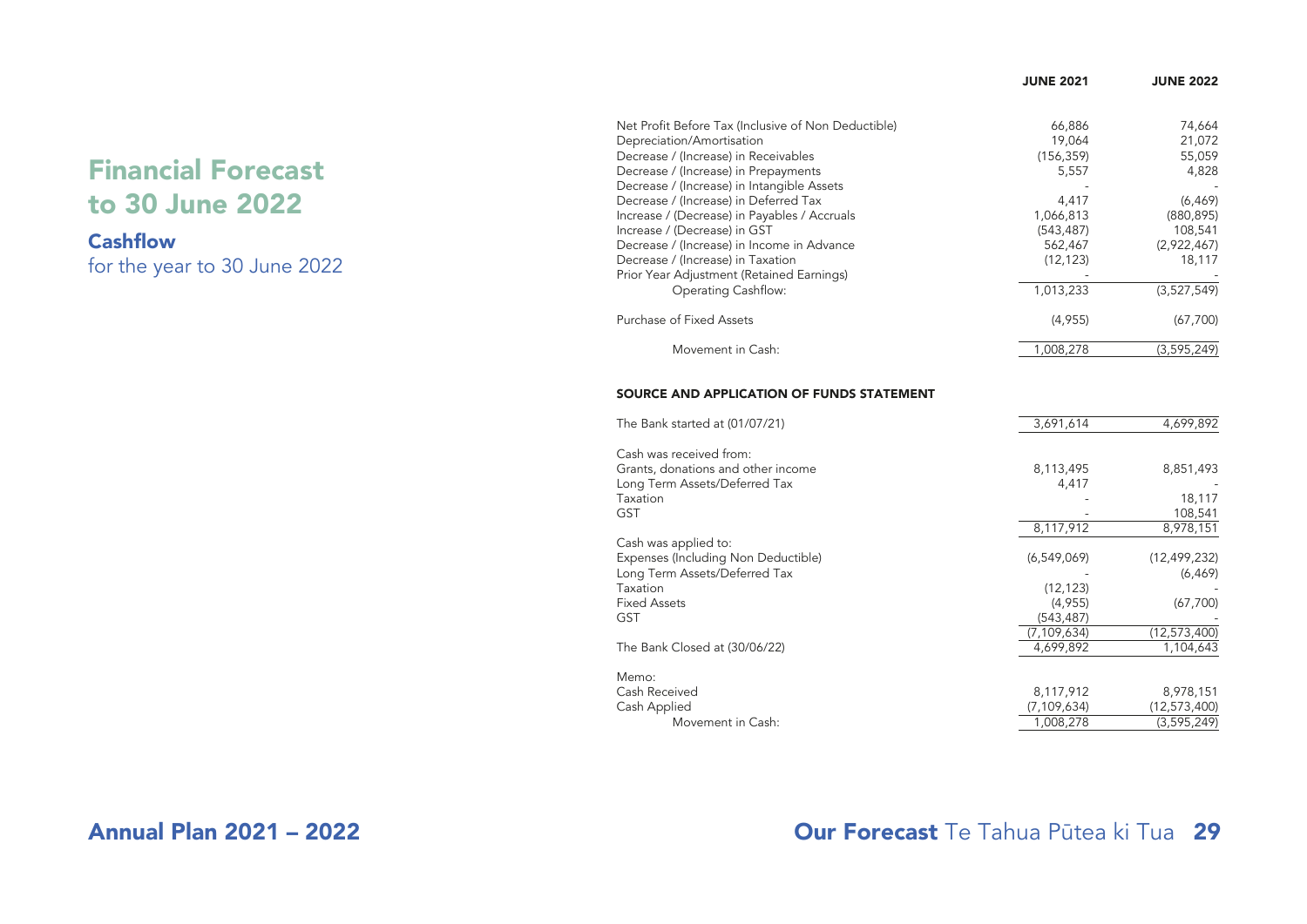### Financial Forecast to 30 June 2022

### Surplus Funds

for the year to 30 June 2022

| Music Commission Cash In Bank - 30 June 2022 | 1,104,643  |
|----------------------------------------------|------------|
|                                              |            |
| Less:                                        |            |
| Accounts Payable - 30 JUNE 2022              | (723, 869) |
| Taxation - 30 JUNE 2022                      |            |
| Income In Advance - 30 JUNE 2022             | (80,000)   |
| Plus:                                        |            |
| Accounts Receivable - 30 JUNE 2022           | 127,523    |
| Taxation - 30 JUNE 2022                      | 265        |
| <b>MUSIC COMMISSION NET SURPLUS FUNDS</b>    | 428,563    |

#### Music Commission Net Surplus Funds Analysis

| Surplus Funds                                 | 428.563    |
|-----------------------------------------------|------------|
| Made up of:                                   |            |
| 2019-20 Surplus Funds Brought Forward         | 402.170    |
| 2020-21 Net Profit / (Loss) - MCH Funded      | 239,009    |
| 2020-21 Education - MCH Funded                | (164, 344) |
| 2020-21 Outward Sound - MCH Funded            | (0)        |
| + 2020-21 Non Cash Expenditure (Depreciation) | 21,072     |
| Less Capital Expenditure                      | (67,700)   |
| Movement in Deferred Taxation                 | (6, 469)   |
| Movement in Income in Advance                 |            |
| Movement in Prepayments & Long Term Assets    | 4.828      |
| <b>MUSIC COMMISSION NET SURPLUS FUNDS</b>     | 428,566    |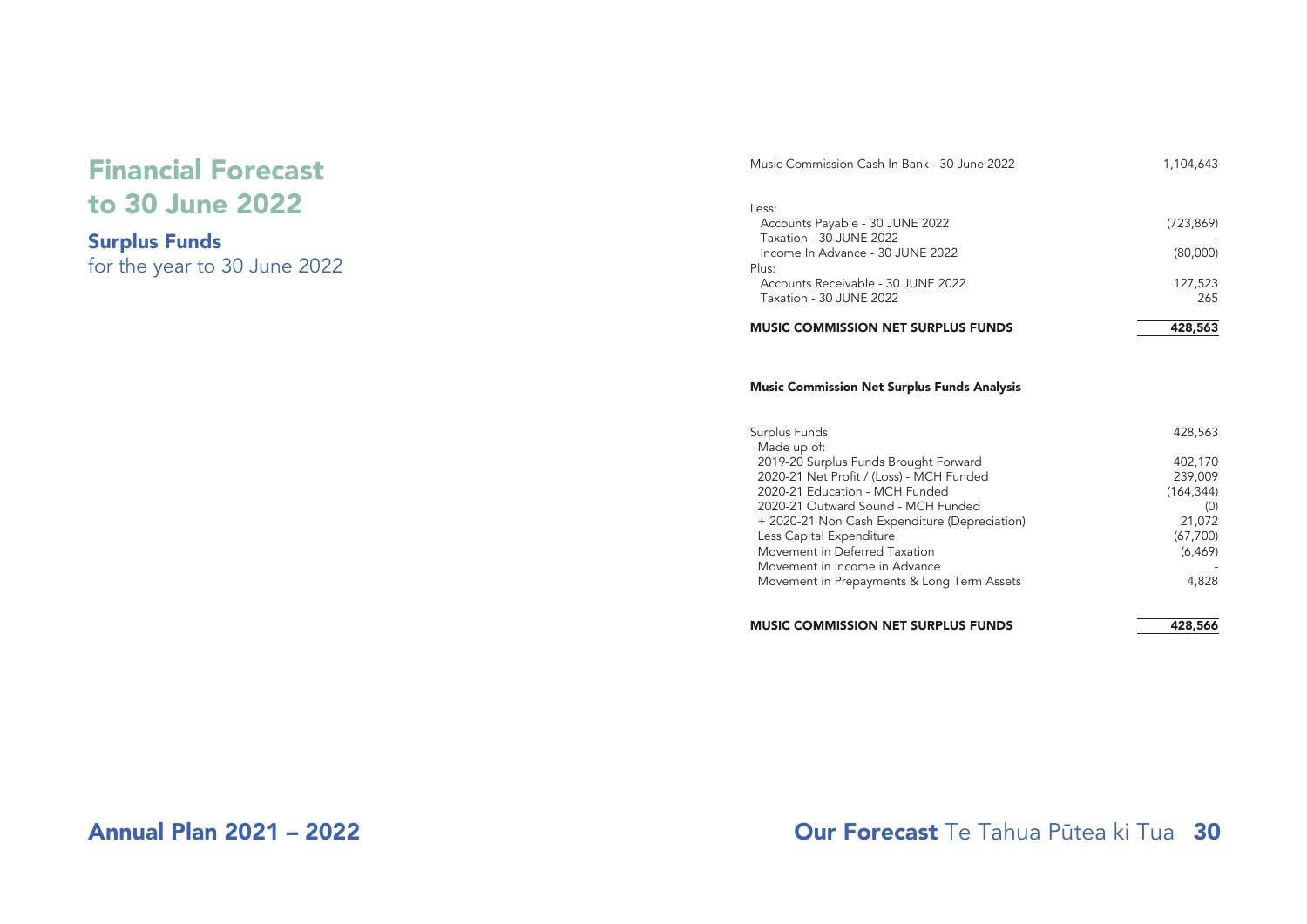### Financial Forecast to 30 June 2022

### Total Summary By Department

for the year to 30 June 2022

|                                                   | <b>FIRST</b><br><b>QUARTER</b> | <b>SECOND</b><br><b>QUARTER</b> | <b>THIRD</b><br><b>QUARTER</b> | <b>FOURTH</b><br><b>QUARTER</b> | <b>BUDGET</b><br>2022 | <b>REFORECAST</b><br>2021 | <b>VARIANCE</b> |
|---------------------------------------------------|--------------------------------|---------------------------------|--------------------------------|---------------------------------|-----------------------|---------------------------|-----------------|
| <b>INCOME</b>                                     |                                |                                 |                                |                                 |                       |                           |                 |
| Domestic                                          | 733,118                        | 1,056,114                       | 733,212                        | 770,288                         | 3,292,732             | 2,307,453                 | 985,279         |
| Touring Support Fund                              | 385,346                        | 1,632,746                       | 420,975                        | 841,949                         | 3,281,015             | 707,823                   | 2,573,192       |
| COVID Recovery Fund                               | 38,049                         | 3,016,059                       | 842,660                        |                                 | 3,896,768             |                           | 3,896,768       |
| Education                                         | 124                            | 133,500                         | 200                            | 53,500                          | 187,324               | 307,271                   | (119, 947)      |
| International                                     | 115,265                        | 115,265                         | 115,265                        | 115,265                         | 461,062               | 456,948                   | 4,114           |
| Outward Sound                                     | 150,000                        | 150,000                         | 150,000                        | 150,000                         | 600,000               | 413,500                   | 186,500         |
| <b>Total Income</b>                               | 1,421,902                      | 6,103,684                       | 2,262,312                      | 1,931,002                       | 11,718,900            | 4,192,995                 | 7,525,906       |
| <b>EXPENSES (Including Non Deductible)</b>        |                                |                                 |                                |                                 |                       |                           |                 |
| Domestic                                          | 775,700                        | 862,380                         | 530,391                        | 843,466                         | 3,011,937             | 2,150,840                 | (861,097)       |
| Touring Support Fund                              | 385,346                        | 1,632,746                       | 420,975                        | 841,949                         | 3,281,015             | 707,823                   | (2,573,192)     |
| COVID Recovery Fund                               | 38,049                         | 3,016,059                       | 842,660                        |                                 | 3,896,768             | 707,823                   | (3, 188, 945)   |
| Education                                         | 39,464                         | 67,883                          | 74,624                         | 169,698                         | 351,668               | 387,035                   | 35,367          |
| International                                     | 67,976                         | 91,643                          | 147,914                        | 153,529                         | 461,062               | 311,413                   | (149, 649)      |
| Outward Sound                                     | 121,563                        | 178,437                         | 150,000                        | 150,000                         | 600,000               | 350,180                   | (249, 820)      |
| <b>Total Expenses</b>                             | 1,428,098                      | 5,849,147                       | 2,166,563                      | 2,158,641                       | 11,602,450            | 4,615,115                 | (6,987,335)     |
| <b>PROFIT / (LOSS) (Inclusive Non Deductible)</b> | (6, 196)                       | 254,537                         | 95,748                         | (227, 639)                      | 116,451               | (422, 120)                | 538,570         |
| Taxation                                          |                                |                                 |                                | 41,786                          | 41,786                | 32,318                    | (9,468)         |
| <b>NET Profit / (Loss)</b>                        | (6, 196)                       | 254,537                         | 95,748                         | (269, 425)                      | 74,664                | (454, 438)                | 529,102         |

### Annual Plan 2021 – 2022 Our Forecast Te Tahua Pūtea ki Tua 31